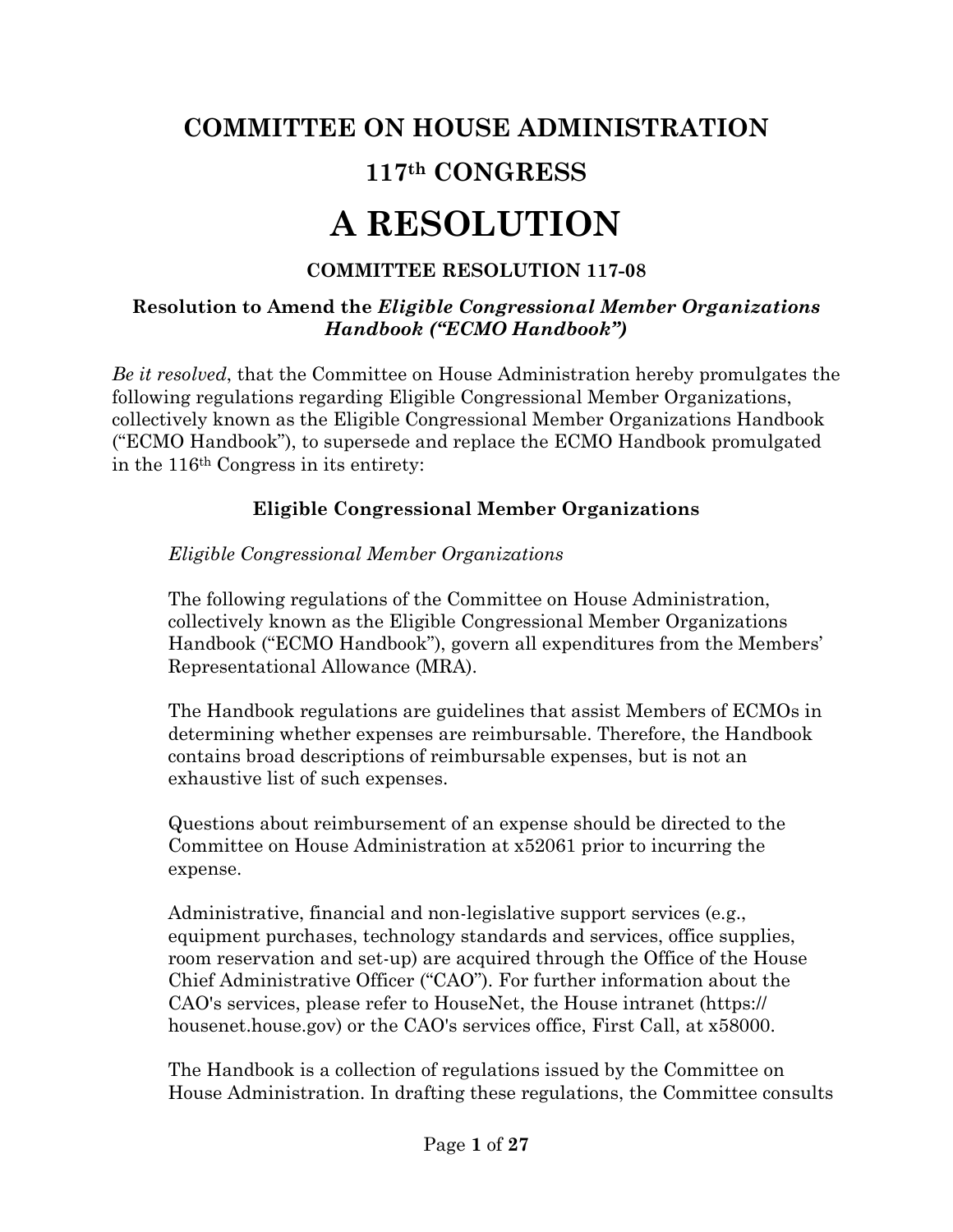with other committees of the House, House leadership, Member office staff, and the Officers of the House.

# *General*  **Registration**

For the 117th Congress, CMOs that meet certain criteria established by the House Rules may register with the Committee on House Administration as Eligible Congressional Member Organizations (ECMO). To do so, ECMOs must provide the following information:

- 1. Name
- 2. Statement of Purpose
- 3. Chairperson and Vice Chairperson of the ECMO
- 4. Employees designated to work on issues related to the ECMO (minimum of three employees are required).

CMOs must register through a letter to the Chairperson of the Committee on House Administration. CMOs granted ECMO status will be informed by the Chairperson of the Committee on House Administration.

# **Membership**

The Chairperson and Vice Chairperson of an ECMO must be a Member of the House. Members of both the House and Senate may participate in ECMOs. The participation of Senators in an ECMO does not impact the scope of authorized ECMO activities in any regard.

# **Funding and Resources**

Unlike Member and committee offices, ECMOs are not entitled to specific numbers of staff positions. An ECMO may acquire staff positions and the resources to fund the positions only by written agreement between a participating ECMO Member and the ECMO Chairperson. All agreements must be filed with the Committee on House Administration. Neither ECMOs nor individual Members may accept goods, funds, or services from private organizations or individuals to support an ECMO.

# **Expenses**

When an expense is incurred, the Chairperson of an ECMO must determine the primary purpose for the expenditure. Is the primary purpose for the expenditure official and representational of the ECMO? Or is it primarily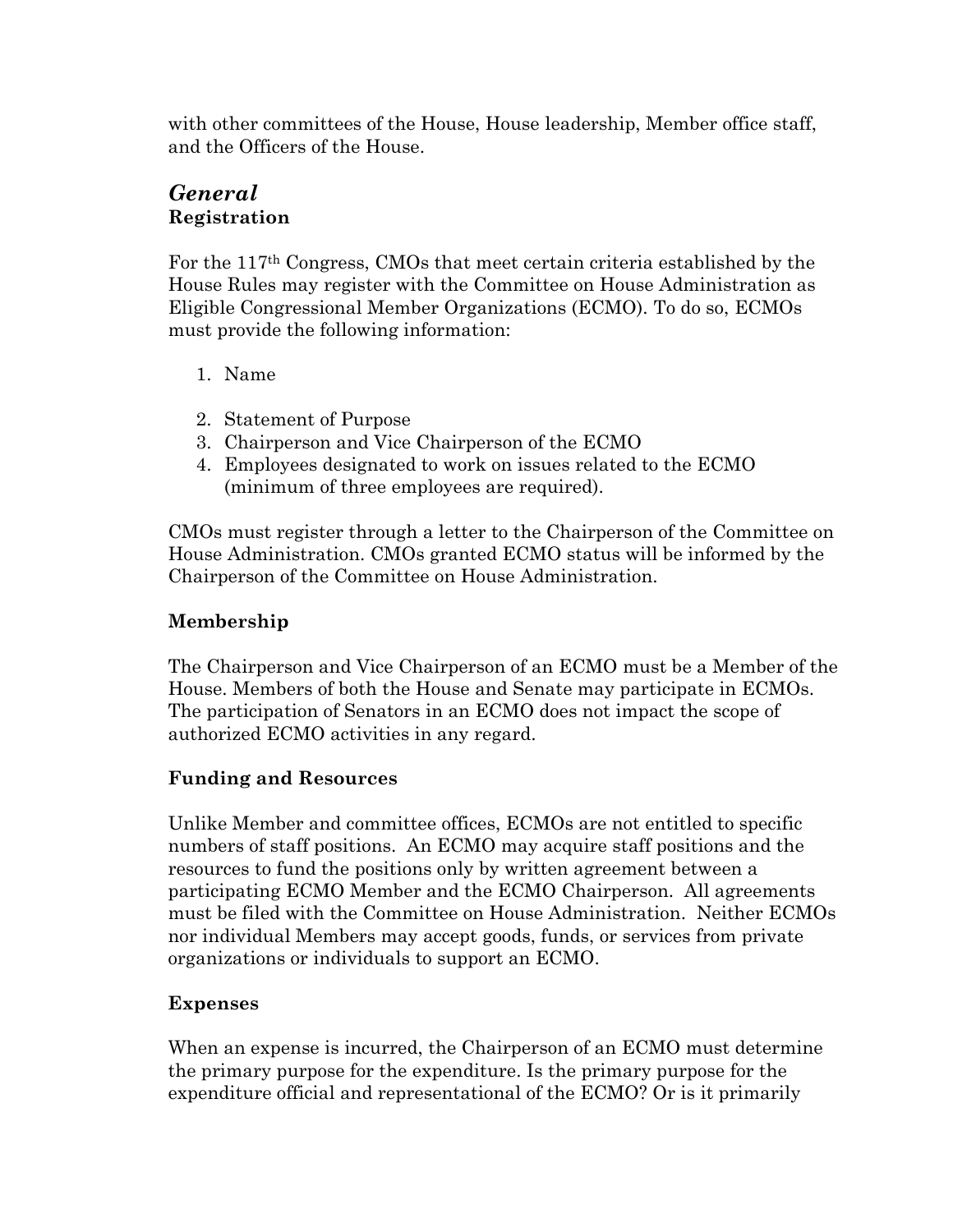related to personal, campaign-related political party, campaign, Member office or committee activities? Only expenses the primary purpose of which are official and representational of an ECMO and which are incurred in accordance with the Handbook are reimbursable.

- 1. An ECMO's funds derived from Members' MRAs pursuant to an agreement may only be used for official and representational expenses of the ECMO.
- 2. The Chairperson of an ECMO may expend personal funds in support of official and representational duties.
- 3. The MRA and/or ECMO funds may not be used to pay for any expenses related to activities or events that are primarily social in nature.
- 4. The ECMO funds may not pay for personal expenses.
- 5. The ECMO funds may not pay for campaign expenses.
- 6. The ECMO funds may not pay for campaign-related political party expenses.
- 7. The ECMO funds may not pay for committee expenses.
- 8. Committee resources may not pay for an ECMO's official and representational expenses.
- 9. Except where authorized by the Committee on Ethics, campaign funds may not pay for an ECMO's official and representational expenses.
- 10.A Member may not maintain, or have maintained for his or her use, an unofficial office account for the purpose of defraying or reimbursing ordinary and necessary expenses incurred in support of an ECMO's official and representational duties.
- 11.An ECMO may not accept from any private source in-kind support having monetary value for an official activity.
- 12.The Chairperson of an ECMO is personally responsible for the payments of any official and representational expenses incurred that exceed the provided ECMO funds or that are incurred but are not reimbursable under these regulations.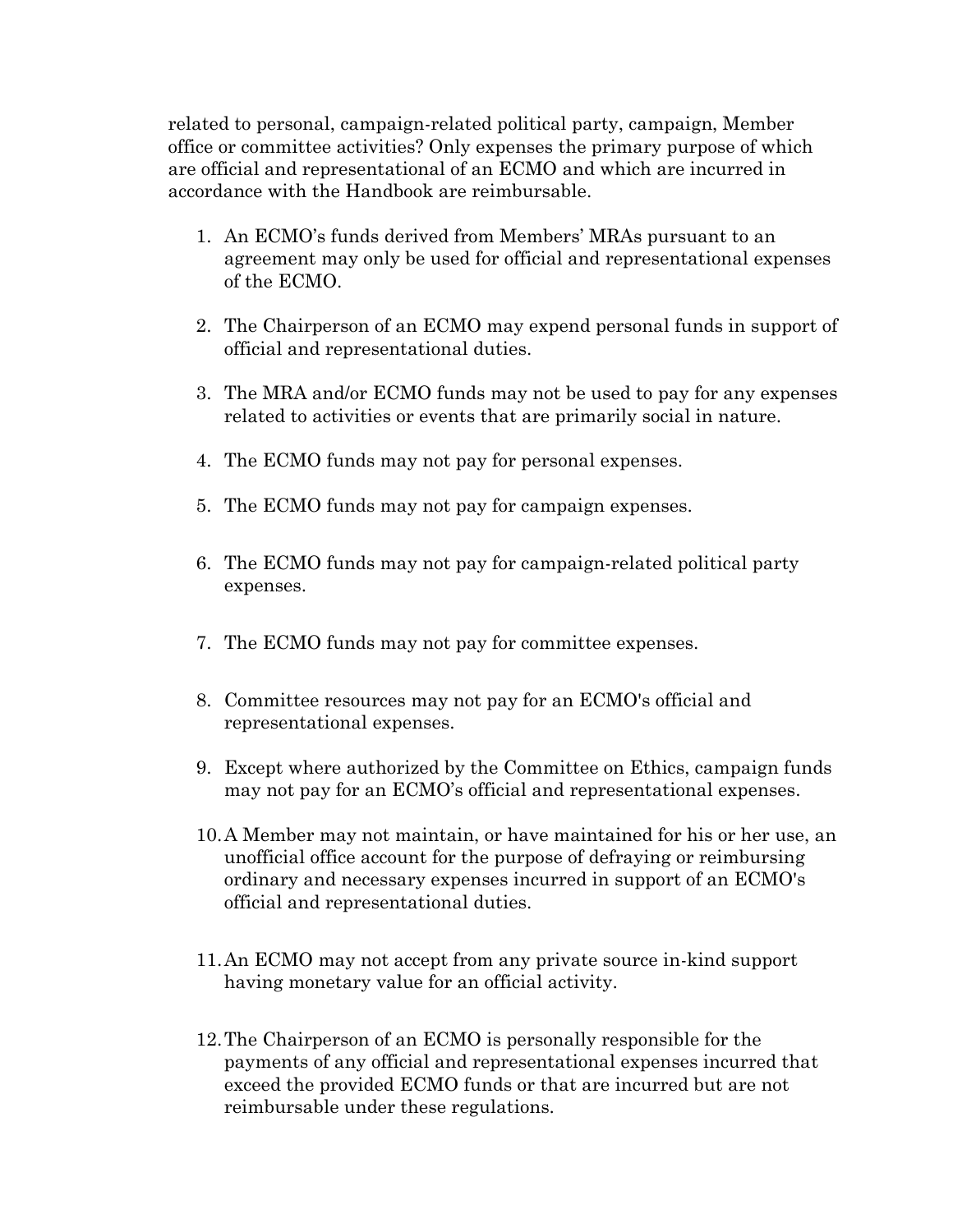- 13.Unless specifically authorized by an applicable provision of federal law, House Rules, or Committee Regulations, no Member, relative of the Member, or anyone with whom the Member has a professional or legal relationship may directly benefit from the expenditure of ECMO funds.
- 14.The ECMO funds are available for services provided and expenses incurred from January 3 of one year through January 2 of the following year. All expenses incurred will be charged to the allowance available on the date the services were provided or the expenses were incurred. Upon the death, resignation, or expulsion of a Member who is an ECMO Chairperson, an ECMO Vice-Chairperson shall assume the duties of an ECMO Chairperson until such time as a new ECMO Chairperson is elected.
- 15.Requests to obligate prior year funds after January 2 of the succeeding year will be considered by the Committee when a Chairperson of an ECMO provides documentation demonstrating a bona fide intent to obligate the prior year's funds during the applicable year.
- 16.The ECMO funds are not transferable between years.
- 17.ECMOs may not use official resources to misrepresent their current official positions or titles within the House.
- 18.Pursuant to 18 U.S.C. § 1913, ECMO funds may not be used for certain activities in the absence of authorization by Congress. Contact the Committee on House Administration at x52061 for more information.

#### **Budgeting and Disclosure**

Within 30 days of authorization from the Committee on House Administration to operate as an ECMO for a respective Congress, an authorized Member acting as an agent of an ECMO must submit to the Members of that respective ECMO and the Committee on House Administration:

1. The proposed amount of annual dues per Member for that session of Congress; and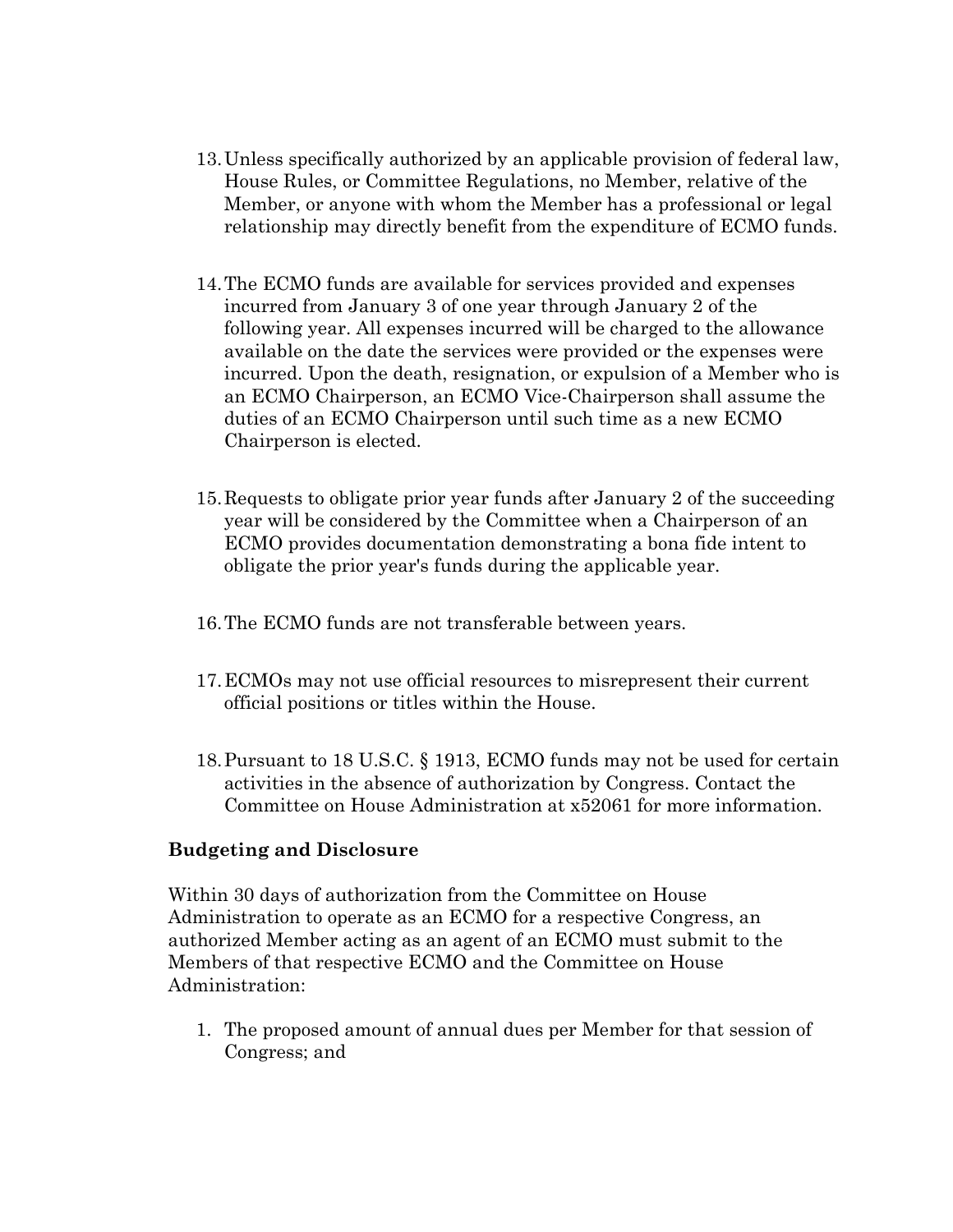2. An annual proposed budget outlining the use of those dues for that session of Congress. To assist in this process, the Office of Finance sends each ECMO monthly statements showing year-to-date expenditures and obligated amounts. The quarterly expenditures reflected in these statements are compiled and published as the Quarterly Statement of Disbursements, which is a public document.

This notification must occur prior to any collection of dues from the applicable accounts of the House. An ECMO may, by ratification of a majority of its Members, require approval of the proposed dues and budget as a condition prior to the collection of dues.

Each ECMO must submit to the Committee on House Administration, by the 18th of each month, a report signed by the ECMO Chairperson on the activities of the ECMO during the preceding month. The monthly report must include the following:

- 1. Statement of expenses for the month and year to date. An ECMO must reconcile its figures with the Monthly Financial Statement prior to submitting the monthly reports.
- 2. List of ECMO employees, job titles, and gross monthly salaries (a copy of the monthly Payroll Certification Form is acceptable).
- 3. Certification by the Chairperson of the reporting ECMO that the report is available to Members of the ECMO for examination.

Monthly reports for each ECMO will be available for public inspection at the Committee on House Administration[.](http://cha.house.gov/handbooks/members-congressional-handbook#top)

#### **Disbursements**

Disbursements from an ECMO are made on a reimbursement or direct payment basis and require specific documentation and an ECMO Chairperson's certification as to accuracy and compliance with applicable federal laws, House Rules, and Committee regulations.

Reimbursements and payments from ECMO funds may be made only to an ECMO Chairperson, the ECMO's employees, or a vendor providing services to support the operation of an ECMO's official duties.

#### **Incidental Use**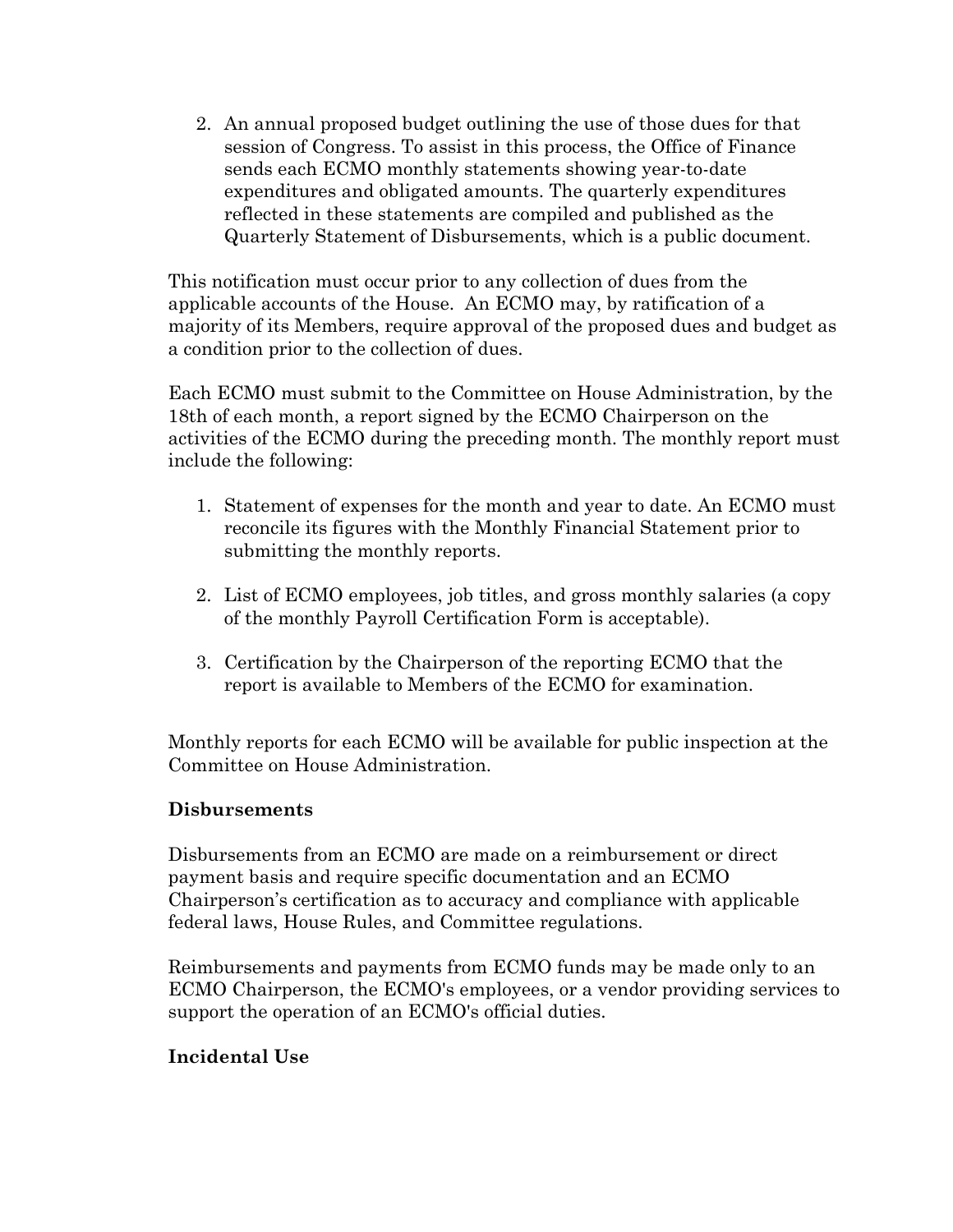Incidental personal use of equipment and supplies owned or leased by, or the cost of which is reimbursed by the House of Representatives, is permitted only when such use is negligible in nature, frequency, time consumed, and expense.

For example, limited use of government resources to access the Internet, to send or receive personal email, or to make personal phone calls is permissible, so long as the use meets the above criteria, and otherwise conforms with the Regulations of the Committee on House Administration and the Code of Official Conduct (House Rule XXIII).

Each ECMO office may adopt a more restrictive incidental use policy.

#### **Overspending**

Each ECMO Chairperson is personally responsible for the payment of any official and representational expenses incurred that exceed available ECMO funds. If an ECMO incurs an obligation to the U.S. House of Representatives and the amount of the obligation incurred exceeds the ECMO's funds, the Chairperson of the ECMO shall pay the obligation from personal funds. If an ECMO Chairperson fails to pay the obligation voluntarily, the CAO will deduct the amount owed from any pay, mileage, or expense money due to the ECMO Chairperson in the case of a sitting Member or through an administrative offset or legal action in the case of a former Member. The Office of Finance will notify an ECMO Chairperson if that ECMO is projected to overspend the available ECMO funds.

Contact the Office of Finance at x57474 or the Committee on House Administration at x52061 for assistance with accounting and budgeting.

# *Staff*

# **General**

No ECMO has hiring authority without the contribution of a staff position, or "hiring slots," by a participating ECMO Member. Once contributed to an ECMO by an ECMO Member, an ECMO Chairperson will enjoy authority to hire, establish the terms and conditions of employment, and terminate the employment of ECMO staff made possible by the contribution of the hiring slot by an ECMO Member.

These terms and conditions must be consistent with applicable federal laws and House Rules. Personnel actions affecting employment positions in the House of Representatives must be free from discrimination based on race,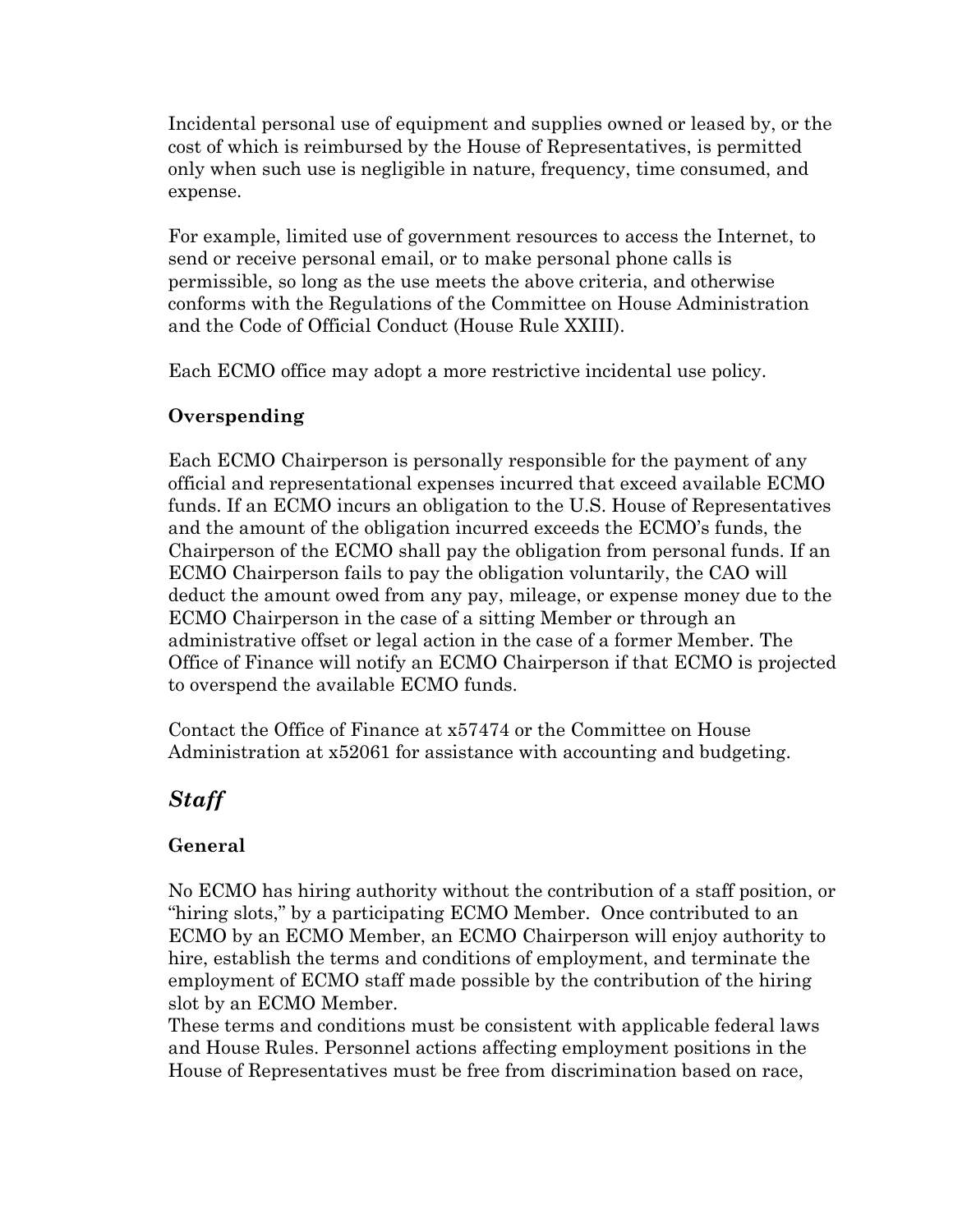color, religion, sex (including marital or parental status), sexual orientation, gender identity, disability, age, national origin, or service in the military.

- 1. Personnel actions affecting employment positions in the House of Representatives must be free from discrimination based on race, color, religion, sex (including marital or parental status), sexual orientation, gender identity, disability, age, national origin, or service in the military.
- 2. A Member or ECMO may not retain an employee on payroll who does not perform official duties commensurate with the compensation received for the offices of the employing authority. (House Rule XXIII, clause 8(a)).
- 3. "Employee" means an individual appointed to a position of employment in the House of Representatives by an authorized employing authority including individuals receiving pay disbursed by the CAO and individuals in a Leave Without Pay or furlough status.
- 4. "Staff" refers collectively to employees who serve in the office of an ECMO.
- 5. Annual rates of pay may not exceed the amount specified in the Speaker's Pay Order.
- 6. Total compensation in any month including any lump sum and regular pay, student loan program payments, (including cash reimbursement for accrued annual leave) may not exceed 1/12th of the maximum rate of pay specified in the Speaker's Pay Order.
- 7. Retroactive pay adjustments are not authorized.
- 8. Government contributions to retirement, life insurance, Thrift Savings Plan, transit benefits, Student Loan Repayment Program, and health benefits programs are not charged to the MRA or ECMO funds.
- 9. Each month, an ECMO will receive a Payroll Certification Form from the Office of Payroll and Benefits that lists the annual pay and gross pay earned for each employee. If an employee is a relative of a current Member of Congress, the nature of the relationship to the Member must be noted on the Payroll Certification Form. An ECMO Chairperson must certify the information and return the form to the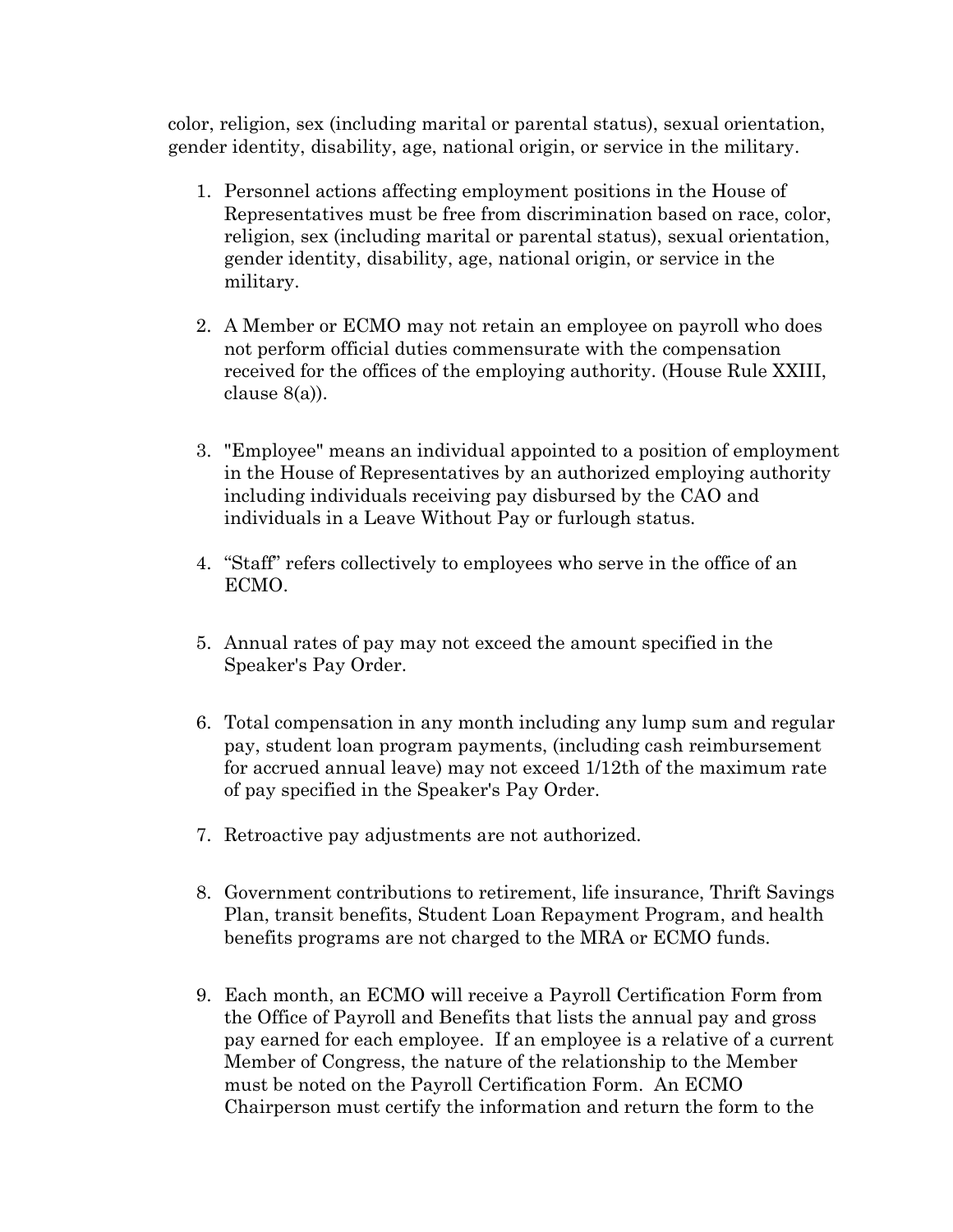Office of Payroll and Benefits no later than the 5th day of the month. Contact the Office of Payroll and Benefits at x51435 for payroll forms.

#### **Employee Ceiling**

An ECMO may employ staff only pursuant to an agreement between an ECMO Member contributing a hiring slot and the ECMO Chairperson.

#### **Contractors**

ECMOs may contract with firms or individuals only for general, nonlegislative and non-financial, office services (e.g., equipment maintenance, systems integration, data entry, staff training, photography, custodial services, and web services) for a specified time period not to exceed the calendar year. Such contracts are reimbursable. Such contractors are not employees of the House and are ineligible for government-provided personnel benefits.

Contractors do not require a staff slot.

ECMO Chairpersons are advised to consult the Committee on House Administration when entering into such contracts.

# **Civilian Annuitant**

If an ECMO employs a federal civil service annuitant, the amount of the annual annuity, when added to the annual rate of pay at which the employee is to be paid by the ECMO, may not exceed the highest rate of basic pay as authorized by the Speaker's Pay Order. The combined total of the civil service annuity and the amount of the salary will be charged to the ECMO.

# **Waivers**

ECMO offices will not be granted waivers of applicable annuity reductions or pay reductions.

# **Detailees**

The term "detailee" means a non-Congressional federal employee assigned to a committee for a period of up to one year.

Pursuant to 2 U.S.C. § 4301(f), detailees may not be assigned to a ECMO office.

#### **Interns**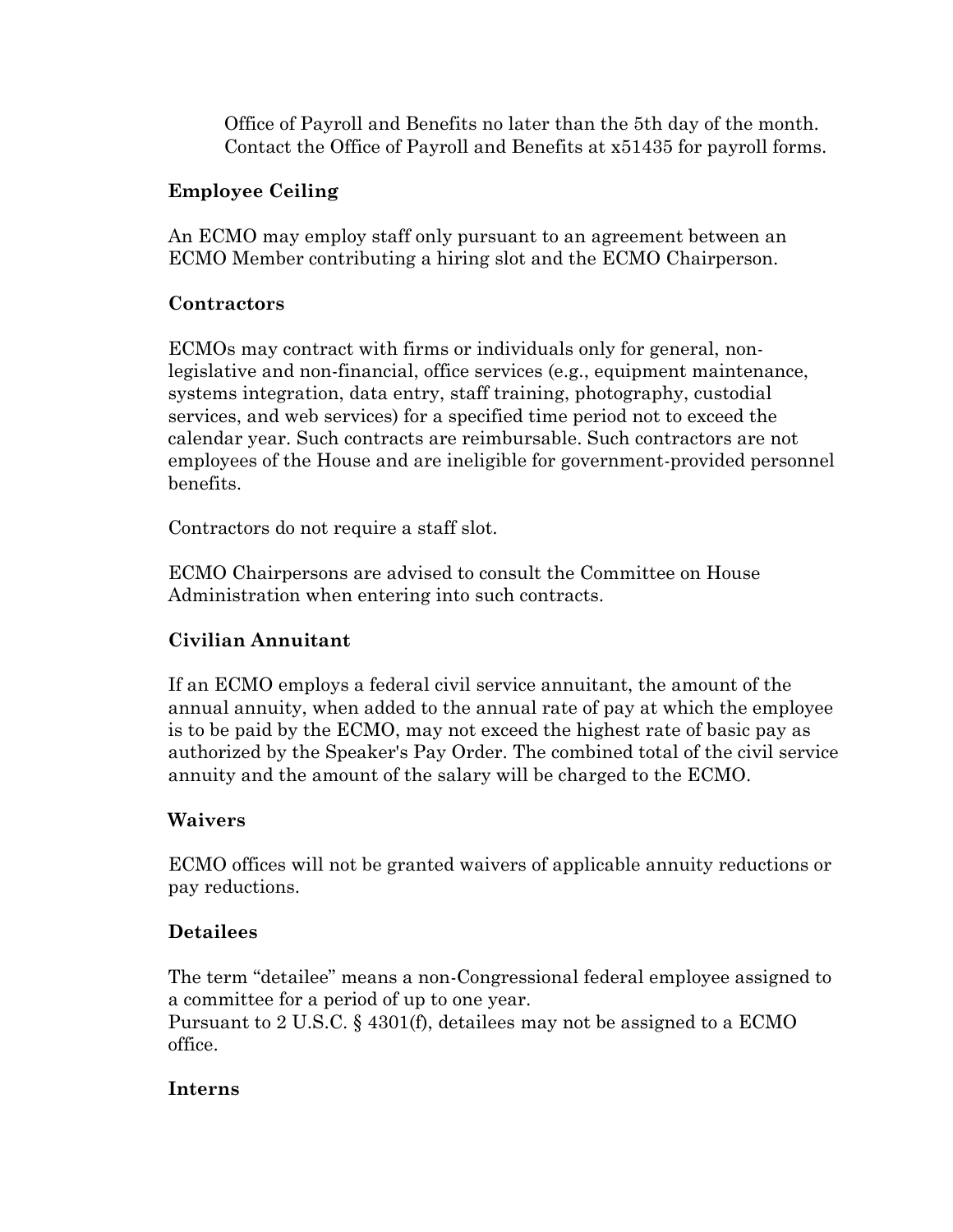Only paid interns may be the subject of an agreement between a Member office and an ECMO.

Interns participating in the House Paid Internship Program are eligible for placement with an ECMO, provided the ECMO does not employ more than one intern in any 120-day period. Interns performing duties for an ECMO must be employed by a Member who belongs to the ECMO and are subject to same to the same federal laws and regulations, House Rules, House regulations, and Ethics regulations as interns who may be paid with MRA funds and program participants performing duties for Members' offices.

#### **Appointment**

The official appointment of each employee requires the ECMO Chairperson's signature on the Payroll Authorization Form. Required payroll forms must be received by the Office of Payroll and Benefits no later than two days before the appointment. Adjustments to a payroll appointment (e.g. pay adjustments, title changes, furlough status, terminations, etc.) must also be made on the appropriate forms. Such forms are due at Payroll and Benefits by the 5th day of the month in which the adjustment is effective.

#### **Dual Compensation**

The aggregate gross annual salary of an employee receiving payment from the House who is also receiving payment from the U.S. Senate, Architect of the Capitol, or any other department or agency of the U.S. Government, may not exceed the gross annual rate established by 5 U.S.C. § 5533. For the current applicable dual compensation rate, contact the Office of Payroll and Benefits at x51435.

#### **Fair Labor Standards Act (FLSA)**

As employing offices, ECMOs are subject to the FLSA as applied to the House of Representatives through the Congressional Accountability Act of 1995. Therefore, ECMO Chairpersons are responsible for assuring compliance with the minimum-wage/maximum-hour provisions of the FLSA. In cases where non-exempt ECMO staff may be shared with other employing offices, an ECMO Chairperson must coordinate the other office to ensure compliance with the FLSA. For further information please contact the Committee or the Office of House Employment Counsel.

#### **Family and Medical Leave Act (FMLA)**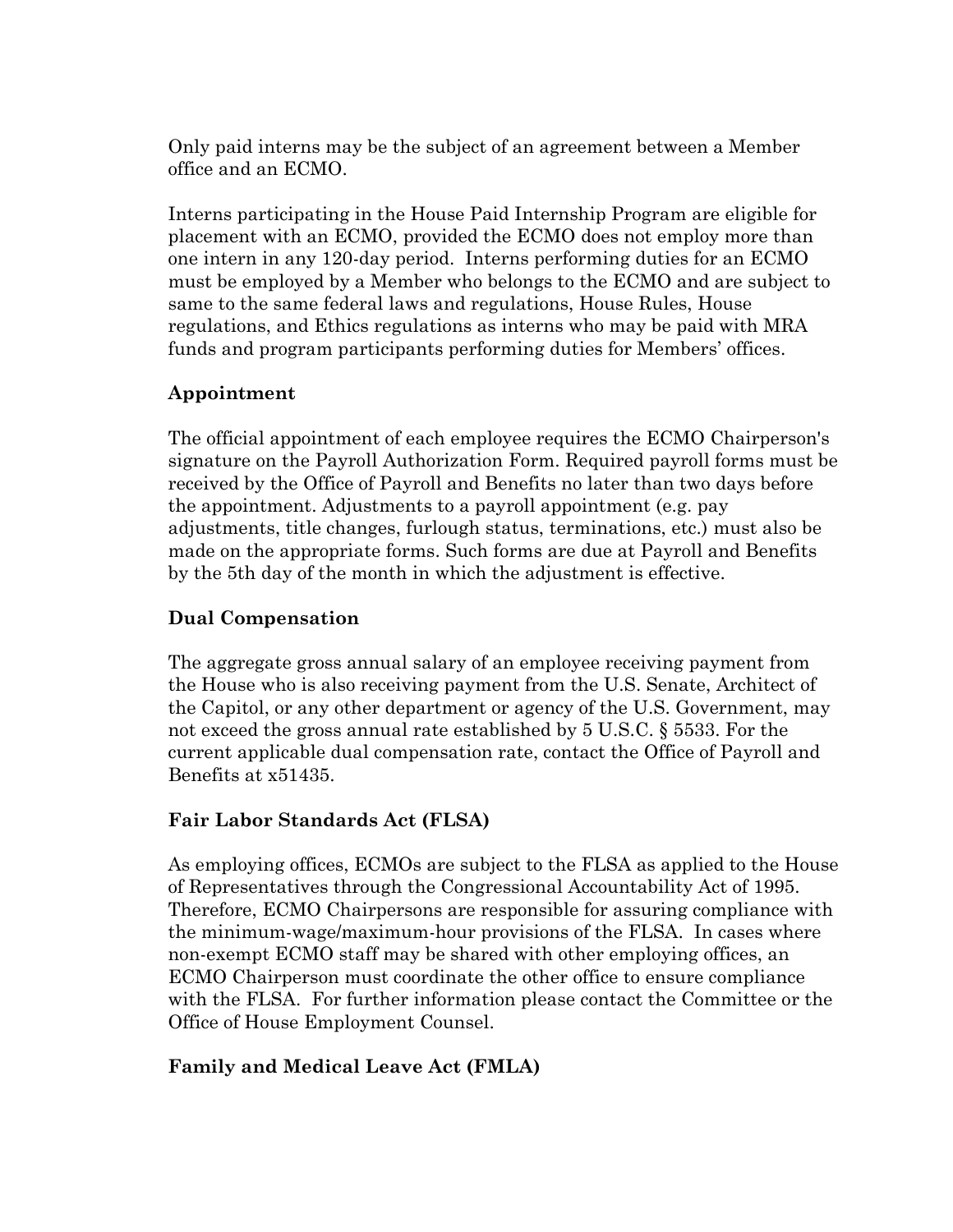As employing offices, ECMOs are subject to the FMLA as applied to the House of Representatives through the Congressional Accountability Act of 1995. Applicable regulations provide that in some circumstances, ECMO staff may be considered as jointly employed by the ECMO and the SCMO Member who contributed the hiring slot corresponding to the ECMO staff person. In such cases, the joint employers may agree to become "primary" and "secondary" for purposes of fulfilling FMLA obligations to the employees. To understand FMLA obligations fully, please contact the Committee or the Office of House Employment Counsel.

#### **Financial Disclosure**

Members and employees receiving basic pay at a rate equal to or greater than 120 percent of the minimum pay for GS-15 for at least 60 days during any calendar year must file a Financial Disclosure Statement upon appointment, termination, and annually on May 15th, in addition to regular reports of certain securities transactions throughout the year on Periodic Transaction Reports.

Ordinary and necessary expenses incurred by an ECMO and its employees, in support of the filing of reports consistent with the provisions of the Ethics in Government Act, are reimbursable.

In accordance with Committee on House Resolution 110-07, "Each House employee who is simultaneously employed by three or more House employing authorities for more than 60 days during a calendar year must file a Financial Disclosure Statement under 5 U.S.C. app § 101 et seq. by May 15 of each year." This statement is required regardless of total compensation for the year. Contact the Committee on Ethics at x57103 for guidance concerning the current applicable rate of pay and other information regarding Financial Disclosure requirements.

#### **Lump Sum Payments**

An ECMO Chairperson may authorize a lump sum payment to an employee for any purpose consistent with the following:

1. Payments must be consistent with House Rule XXIII, clause 8(a), which requires that employees perform official duties commensurate with the compensation received. Employees may not be compensated from public funds to perform non-official, personal, campaign-related political party, or campaign activities on behalf of the ECMO, a Member, the employee, or anyone else;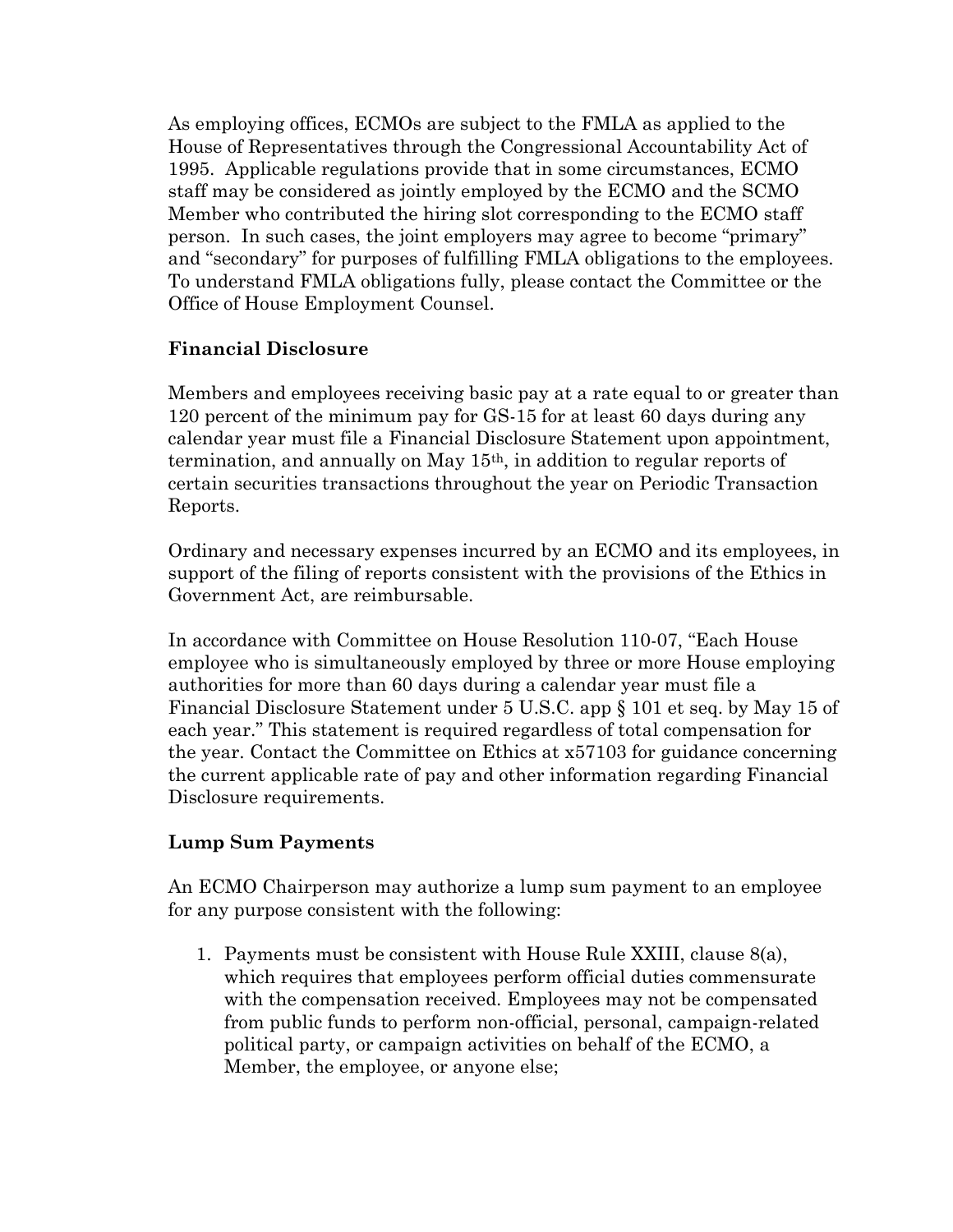- 2. A lump sum payment may not be more than the monthly pay of the employee receiving the lump sum payment;
- 3. Lump sum payments may be for services performed during more than one month;
- 4. ECMOs may provide lump sum payments for accrued annual leave only if such leave was accrued in accordance with written personnel policies established prior to the accrual of such leave;
- 5. Total compensation in any month including any lump sum payment, student loan payments, and regular pay (including cash reimbursement for accrued annual leave) may not exceed 1/12th of the maximum rate of pay specified in the Speaker's Pay Order;
- 6. Lump sum payments will be disclosed separately in the Quarterly Statement of Disbursements;
- 7. Lump sum payments are considered as part of "rate of pay" under the Speaker's Pay Order;
- 8. Lump sum payments are considered "supplemental wages" for taxation purposes; and
- 9. Lump sum payments are not considered as part of "basic pay" for purposes of calculating Thrift Savings Plan, life insurance, or federal pensions.

Contact the Committee on Ethics at x57103 for information on the treatment of lump-sum payments with regard to financial disclosure, post-employment restrictions, and outside earned income limitations.

#### **Pay Adjustments**

An ECMO Chairperson may adjust, in any month, an employee's pay to reflect exceptional, meritorious, or less than satisfactory service. Such adjustments must be received by the Office of Payroll and Benefits on or before the 5th day of the month in which the adjustment is to be effective. Retroactive pay adjustments are not authorized.

#### **Payroll Schedule**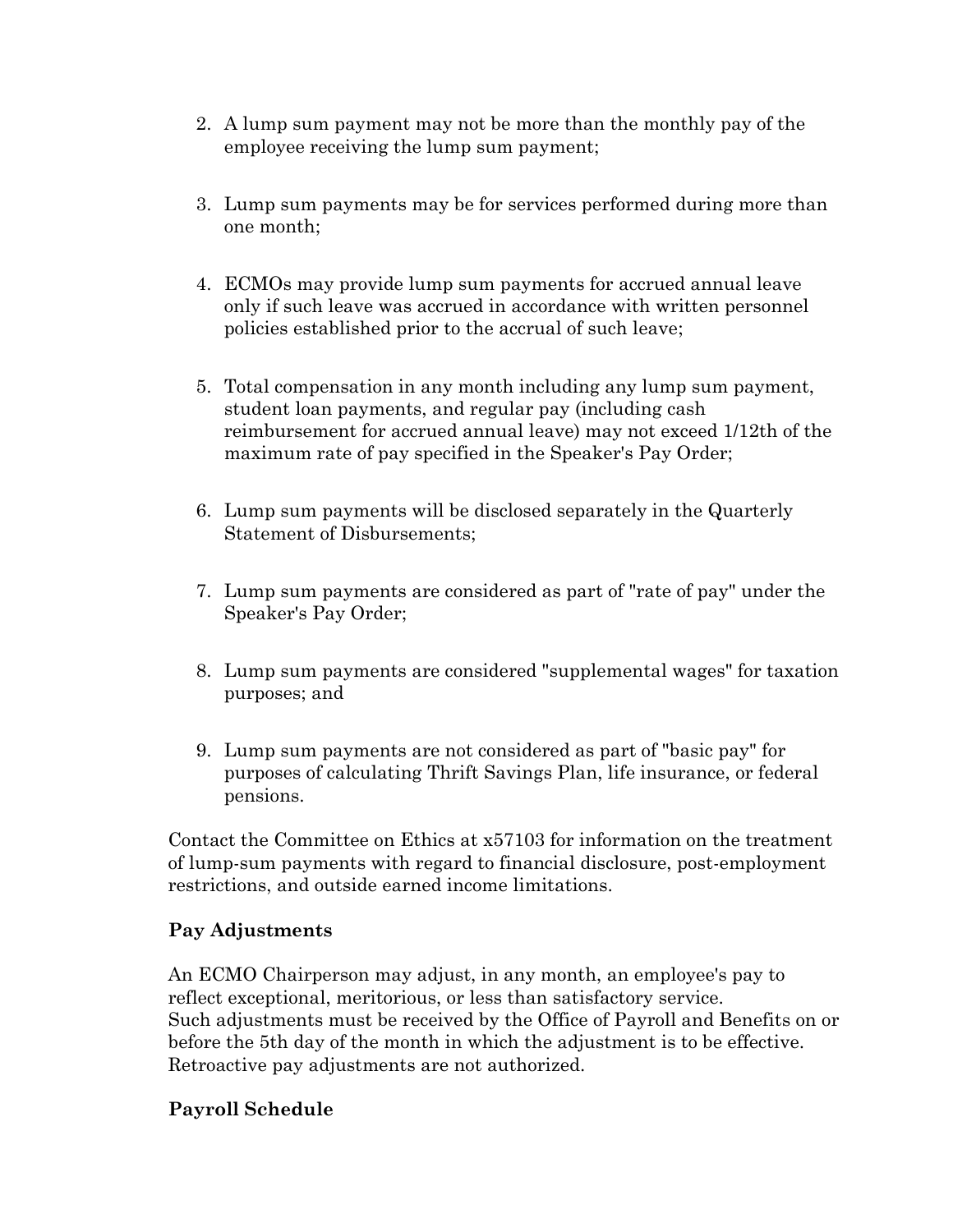Pursuant to 5 U.S.C. § 5505, the monthly payroll is based on a 30-day pay period. Payment is made on the last business day of the month.

#### **Rates of Compensation**

An ECMO Chairperson is responsible for adhering to the applicable minimum wage provisions of the Fair Labor Standards Act (\$7.25 per hour as of July 24, 2009).

Interns are not employees for purposes of compliance with the minimum wage and overtime provisions of the Fair Labor Standards Act.

The maximum rate of pay is established for Member offices by the Speaker's Pay Order.

#### **Terminations**

Terminations must be made on a Payroll Authorization Form and submitted to the Office of Payroll and Benefits as soon as the date of termination is known. If the termination notice is received by Payroll and Benefits after the 5th day of the month during which the termination becomes effective, the payroll for that month may have already been processed.

#### **Leave**

The ECMO Chairperson determines the terms and conditions of employment, including provisions for leave (e.g., annual, administrative, and sick).

Contact the Office of House Employment Counsel at x57075 for model leave policies.

# *Office Expenses*

#### **Appliances**

Ordinary and necessary expenses for small appliances (microwaves, coffee makers, etc.) for use in the ECMO offices are reimbursable. Equipment, including appliances, with a purchase price over \$500 must be added to the ECMO's inventory by contacting CAO First Call at x58000

#### **Decorating Expenses**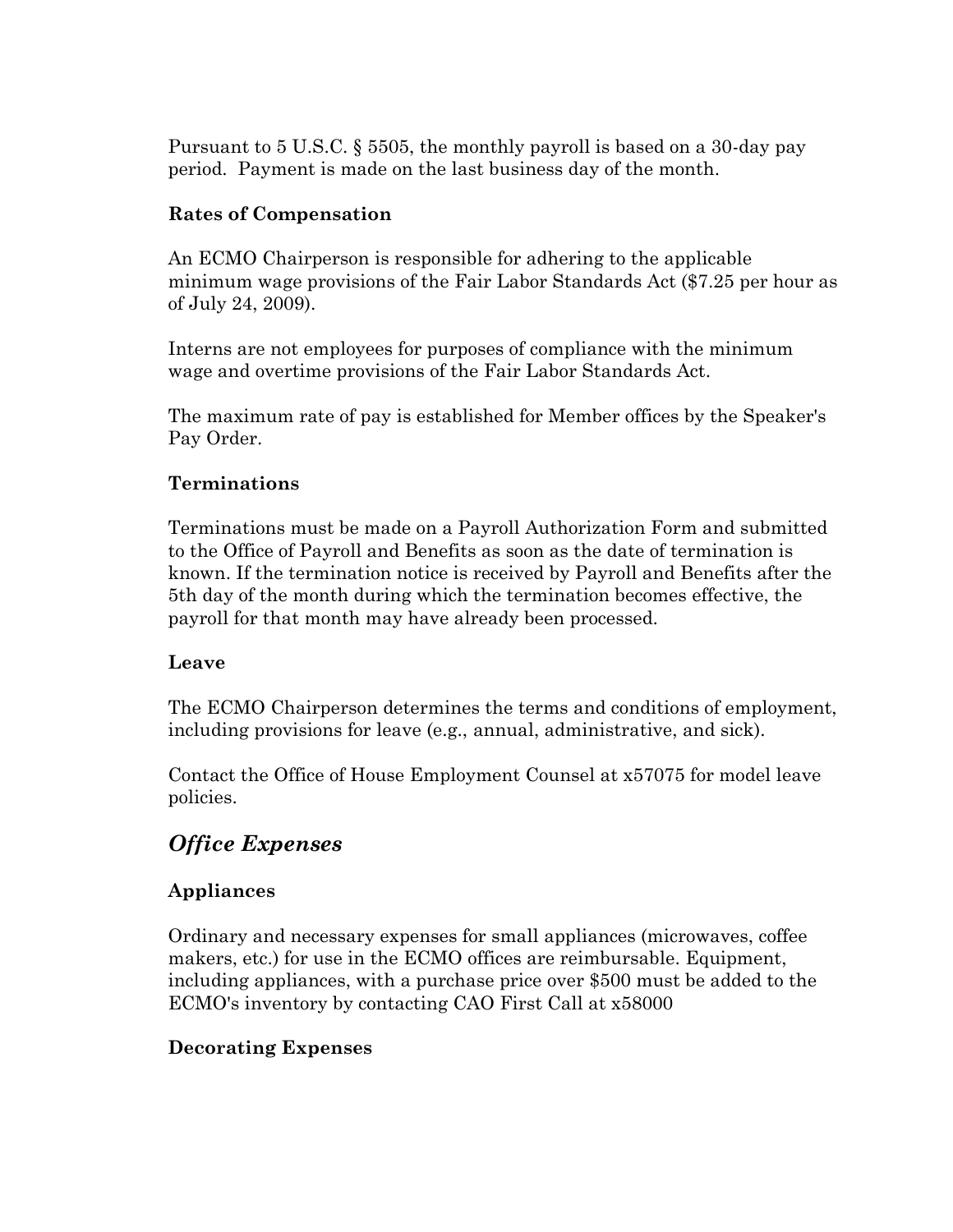Decorations of nominal value (e.g., frames, bookends, flags, seals, rugs, etc.) for ECMO offices are reimbursable.

Contact the Committee on House Administration at x52061 for a list of government agencies that provide wall decorations free of charge.

#### **Deposits**

Security and other deposits are not reimbursable and must be paid from the ECMO Chairperson's personal funds. Each ECMO Chairperson should notify vendors that any return of deposits should be made to the ECMO Chairperson.

#### **Drug Testing**

Ordinary and necessary expenses related to drug testing, in accordance with an ECMO's written drug-testing policy, are reimbursable.

Offices should consult with the Office of House Employment Counsel at x57075 when establishing drug-testing policies.

#### **Dues**

Pursuant to 5 U.S.C. § 5946, dues, membership fees, assessments, and annual fees are not reimbursable.

#### **Educational Expenses**

Ordinary and necessary expenses for ECMO employees to attend vendorsponsored conferences, seminars, briefings, professional training, and informational programs related to the official duties are reimbursable.

- 1. ECMO Members or employees may not be reimbursed for expenses to attend educational programs in order to obtain a primary, secondary, graduate, postgraduate, or professional degree.
- 2. Expenses associated with acquiring or maintaining professional certification or licensing are not reimbursable, except for basic firstaid, CPR, or notary certifications.
- 3. Informational programs are events in which interaction with participants relates to official business, including but not limited to discussions about the federal role of government in various issue areas, or are discussions of policy matters, etc. Information programs should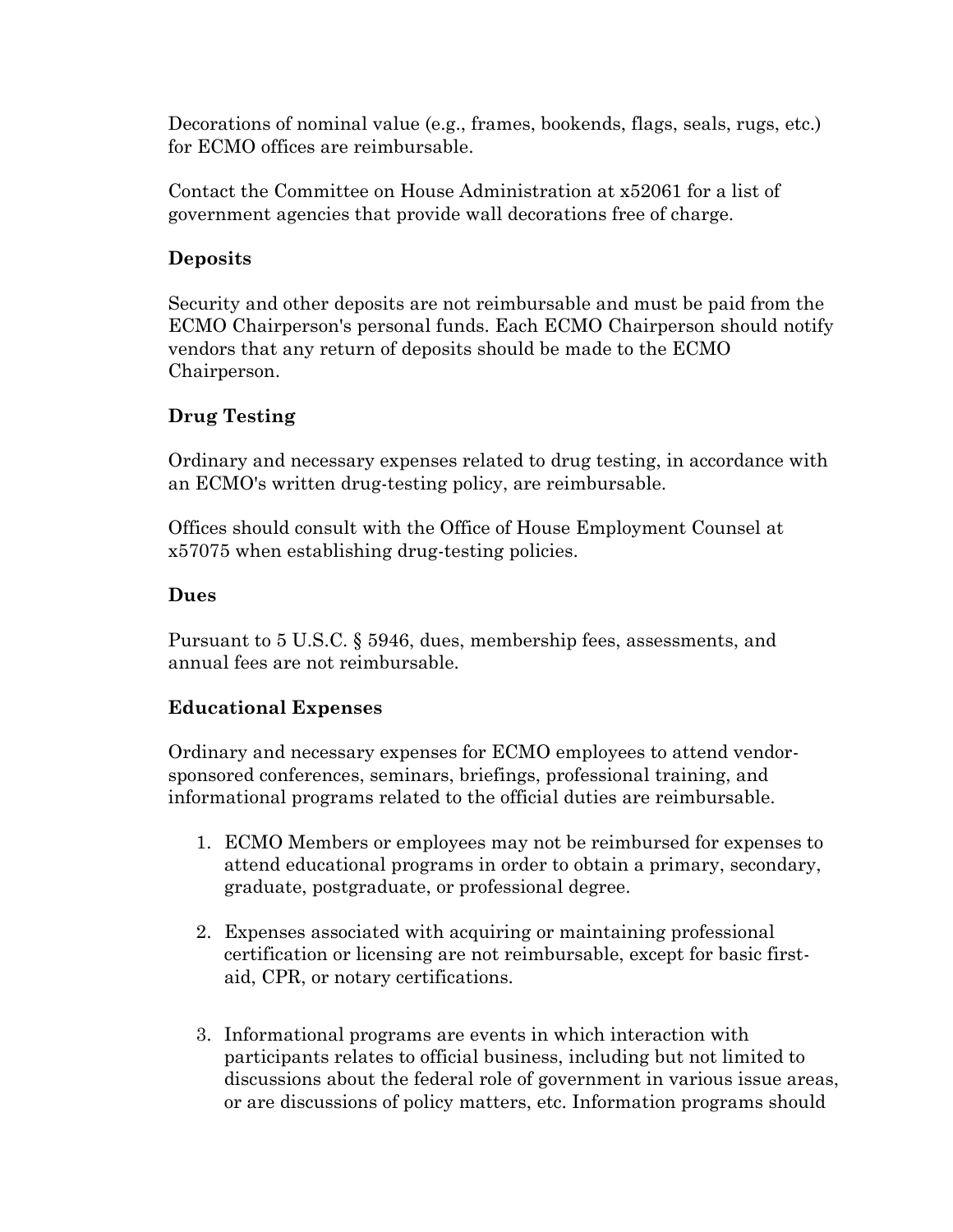not be primarily social in nature, including but not limited to awards events not related to official business, galas or balls that are primarily social, or other events in which official interaction is more incidental than is the primary purpose.

4. Travel and lodging expenses are not reimbursable with the exception of local parking and transport within the Washington, D.C., metropolitan area.

#### **Employment-Related Expenses**

Ordinary and necessary expenses related to filling employment vacancies are reimbursable.

The following expenses are not reimbursable:

- 1. Transportation to and from employment interviews; or
- 2. Relocation expenses upon acceptance or termination of employment; or
- 3. Relocation expenses incidental to a change in duty station.

#### **Food and Beverage Expenses**

Except where noted, an ECMO Chairperson and employees may be reimbursed for food and beverage expenses incidental to an official and representational meeting that includes one or more person(s) who are not a Member or employee of the House.

An ECMO may have its Members and employees reimbursed for food and beverage expenses no more than two times per year for legislative planning session meetings involving Members and staff.

ECMO Members and employees may not be reimbursed for food and beverage expenses related to social activities or social events (e.g., hospitality, receptions, entertainment, holiday or personal celebrations, and swearing-in or inauguration day celebrations).

ECMO Members and employees may not be reimbursed for the cost of alcoholic beverages.

#### **Framing**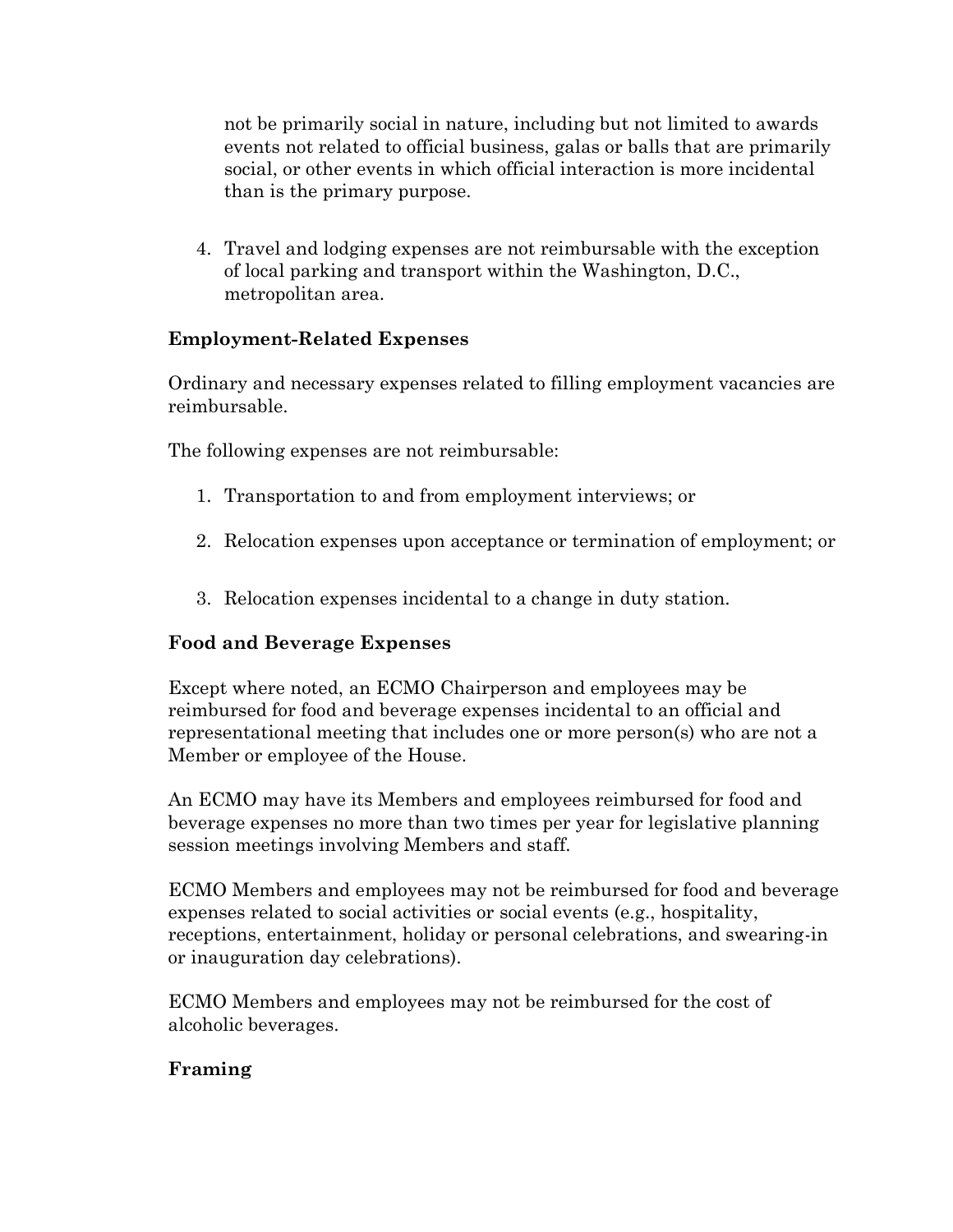Framing services for items to be displayed in Washington, D.C., offices are reimbursable. In Washington, D.C., when an ECMO uses the in-House framing service provided by the CAO, costs will be automatically charged to the ECMO.

#### **Furniture**

Furniture (e.g., furniture, rugs, carpet, draperies, repairs, etc.) is supplied and maintained by the CAO for Washington, D.C., ECMO offices through First Call at x58000 without charge to the ECMO. Furniture is not reimbursable for ECMO offices.

ECMO funds may be used to procure or reimburse the cost of items such as desks (standing and traditional), office chairs, and desk lamps necessary for remote work situations, subject to any applicable telework requirements. ECMOs are required to maintain an inventory of items used in remote work locations. The purchase of any single item exceeding \$250.00 is subject to preapproval by the Committee on House Administration.

#### **Gifts and Donations**

No gifts or donations are reimbursable by an ECMO.

#### **Greetings**

Expenses related to the purchase or distribution of greetings, including holiday celebrations, condolences, and congratulations for personal distinctions (wedding anniversaries, birthdays, etc.), are not reimbursable.

#### **Late Fees**

Ordinary and necessary fees related to late payments incurred beyond the control of an ECMO Chairperson are reimbursable.

# **Mass Transit Benefit**

ECMO staff working in Washington, D.C. are eligible for transit benefits. For information regarding this benefit, please contact Office of Payroll and Benefits at x51435.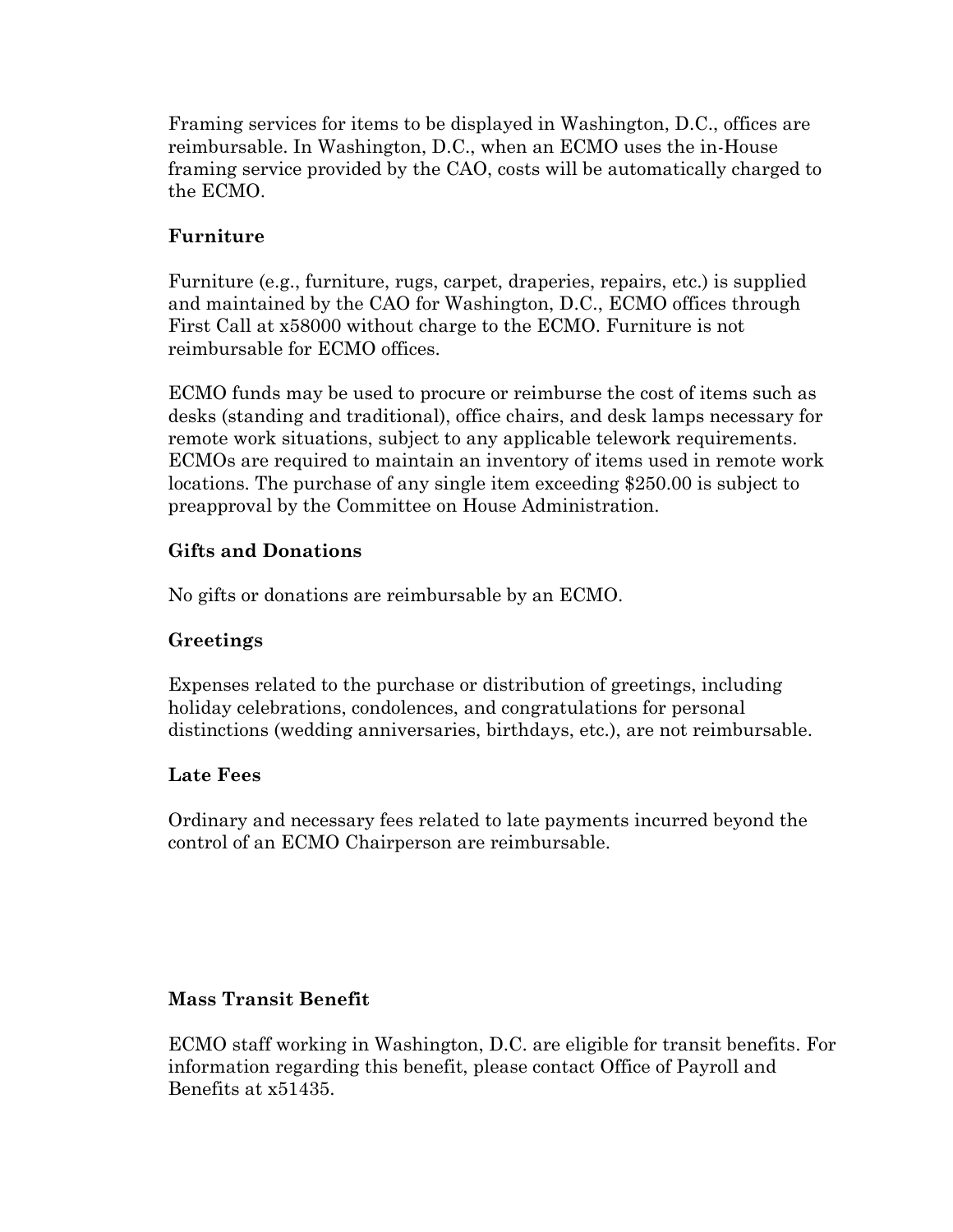#### **Official Meetings**

Ordinary and necessary expenses related to conducting official meetings are reimbursable. These expenses include, but are not limited to, chairs, tables, audio/video equipment, etc.

#### **Parking**

Please see the Committee on House Administration website for the [House](http://cha.house.gov/handbooks/parking-policy)  [Parking Policy.](http://cha.house.gov/handbooks/parking-policy)

#### **Publications**

Ordinary and necessary expenses related to purchasing or subscribing to publications, including but not limited to research materials, reference books, informational brochures, electronic services, or periodicals are reimbursable.

All invoices for subscriptions received by the Office of Finance through the close of business January 2 will be debited from the current ECMO year. Subscriptions beginning on January 1 or 2 may be debited from either allowance year, as directed by an ECMO Chairperson.

Subscriptions to newspapers and periodicals may exceed an ECMO Chairperson's term.

Subscriptions that exceed an ECMO Chairperson's term in office will be assigned to the ECMO Chairperson's successor.

#### **Staff Meetings**

ECMO Members and ECMO staff may attend staff meetings (e.g., staff retreats, internal staff development, legislative planning sessions, etc.) at a Member-authorized location in the Washington, D.C., metropolitan area for official purposes, and may seek reimbursement for expenses relating to attendance at such meetings, provided that such expenses are otherwise consistent with all other Handbook regulations. ECMO staff may not be reimbursed for lodging expenses where staff meetings are held.

The ECMO funds may not be used for social events or activities.

# **Supplies**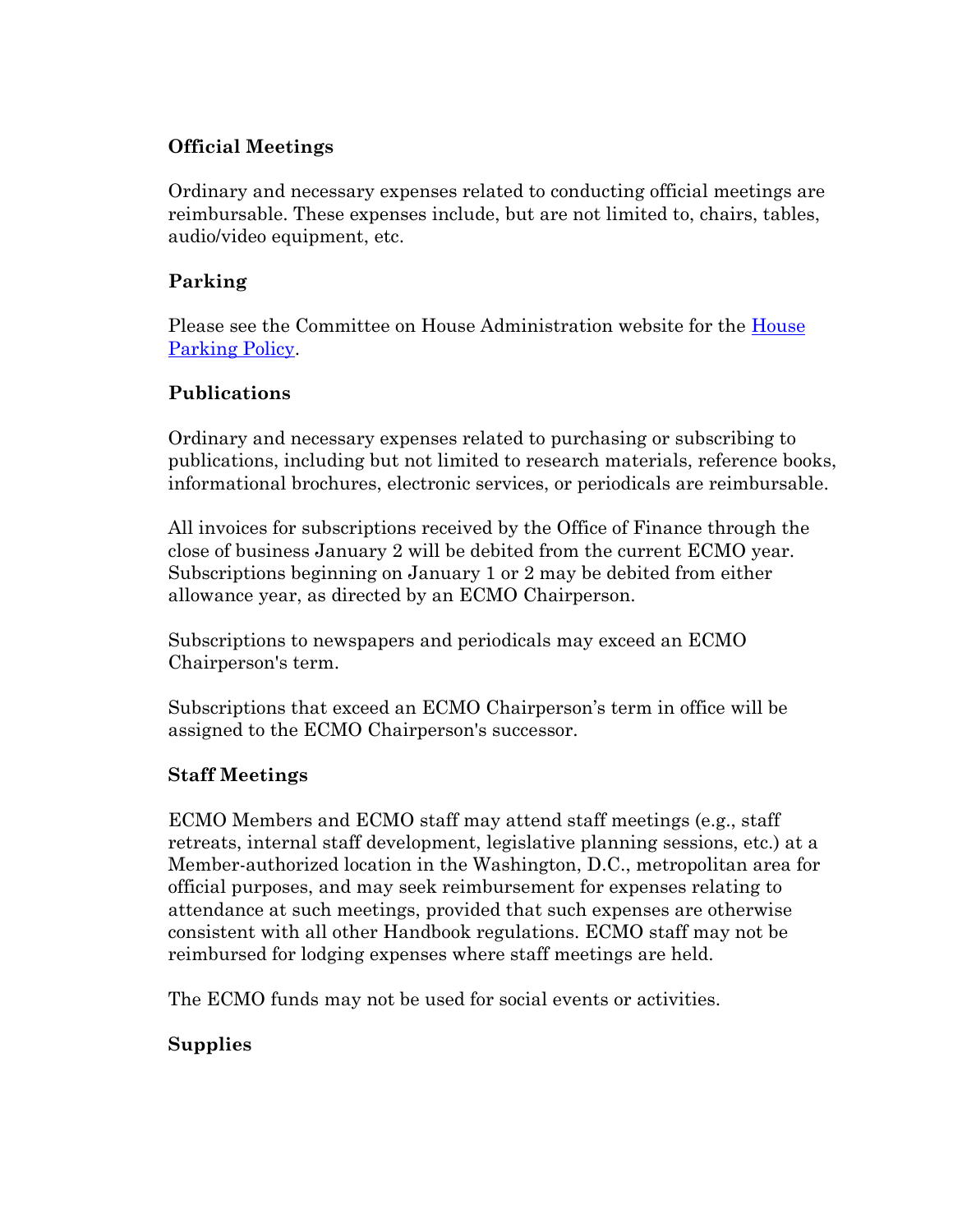Office supplies to support the conduct of the ECMO's official duties are reimbursable.

The Office Supply Store ("OSS") is located in Room B-217 Longworth at x53321. OSS issues each ECMO an Account Card for official purchases, which may only be used by an ECMO Chairperson and/or staff. The cost of all items purchased with the Account Card is charged to the ECMO.

### **Telecommuting**

Ordinary and necessary expenses incurred to facilitate telecommuting by ECMO staff, including provision of portable computers and other telecommunications devices, are reimbursable to the ECMO when in compliance with the [Committee on House Administration telecommuting](http://cha.house.gov/handbooks/telecommuting-resources)  [policy.](http://cha.house.gov/handbooks/telecommuting-resources)

#### **Telecommunications**

Ordinary and necessary expenses related to the official use, including periodic or flat service fees, of telecommunications lines (voice and data) in the residence of an ECMO Chairperson or employee are not reimbursable.

#### **Audio and Video Expenses**

Ordinary and necessary expenses related to audio and video recording and materials, including but not limited to the following, are reimbursable:

- 1. Filming related to the appearance of an ECMO Chairperson or an ECMO's employee at an official event; or
- 2. Recordings and transcripts of commercial broadcasts related to an ECMO for in-office use; or
- 3. Recordings that are produced by an ECMO or recordings that are provided to an ECMO and authorized by the providing entity to be reproduced for official distribution; or
- 4. Video teleconferencing services incurred in support of an ECMO's official duties.

Except where authorized, the costs related to purchasing television broadcast time are not reimbursable. ECMOs are subject to copyright laws when utilizing outside materials.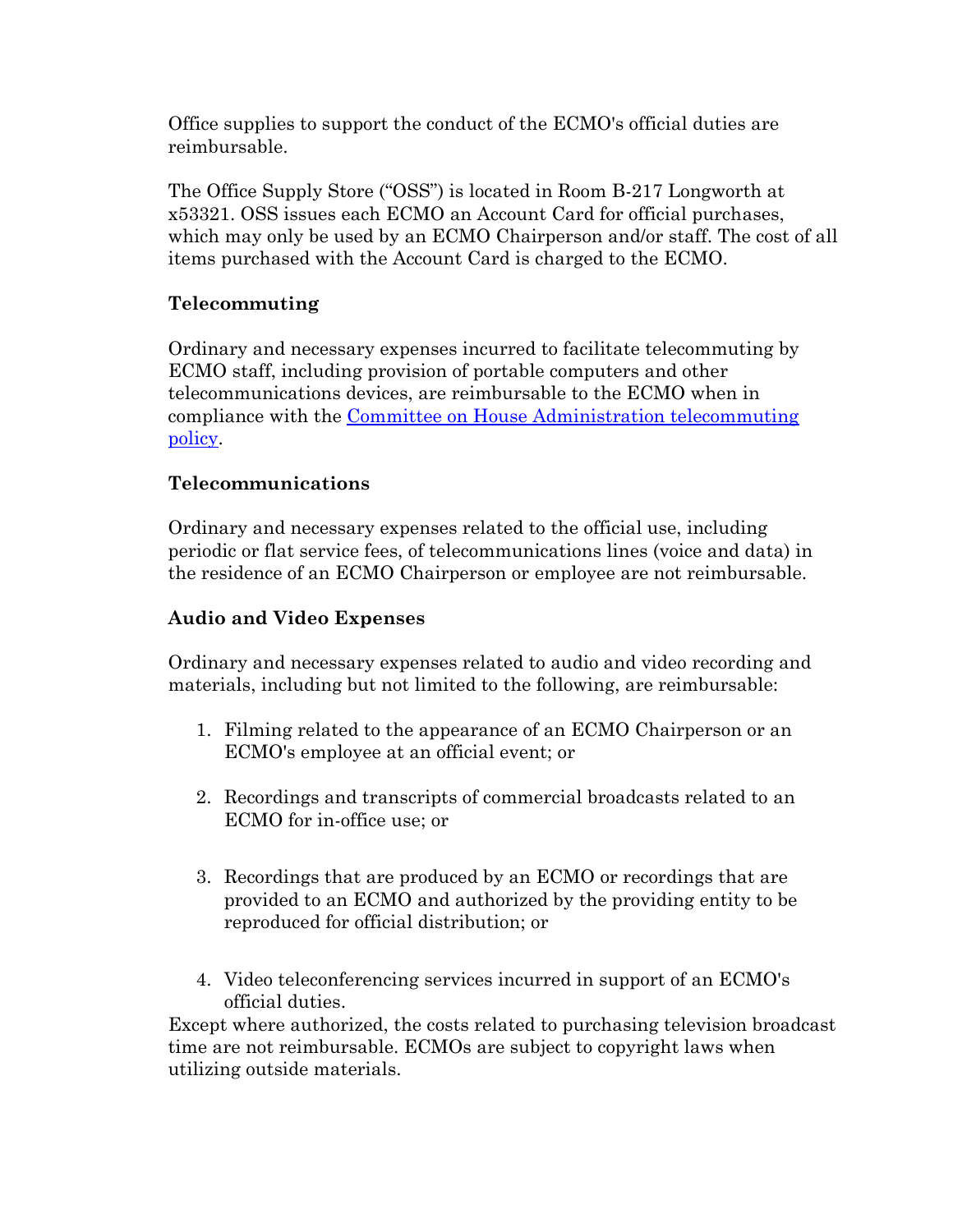In Washington, D.C., the House Recording Studio is available for audio and video services. Contact the House Recording Studio at x53941 for information on services, charges, and availability.

There are certain election-related restrictions on mass communications. Please consult the Committee on House Administration prior to use of any video or audio services[.](http://cha.house.gov/handbooks/members-congressional-handbook#top)

#### **Printing and Production**

Printed materials produced by an ECMO are reimbursable when they are in compliance with the Franking Regulations. Reimbursable printing and production expenses include, but are not limited to:

- 1. Administrative papers (casework tracking forms, personnel record forms, etc.)
- 2. Legislative papers (bills, drafts, summaries, amendments, etc.)
- 3. Business cards for the ECMO Chairperson and their employees
- 4. Stationery

Printed materials are prohibited from use as an unsolicited mass communication by the ECMO. Items not distributed as a mass communication are not required to meet Franking content standards, but the content must be official.

#### **Stationery**

Pursuant to 44 U.S.C. § 734, ordinary and necessary expenses associated with the printing and production of official stationery are reimbursable. Official stationery may be procured from the Government Publishing Office. Contact the Congressional Printing Management Division at 202-512-0224 and the Office of Publication Services at x65200 for stationery requests. Additional stationery requests (writing paper, bond, etc.) are reimbursable. Official stationery must contain the following information:

- 1. ECMO's name;
- 2. ECMO Chairperson's name; and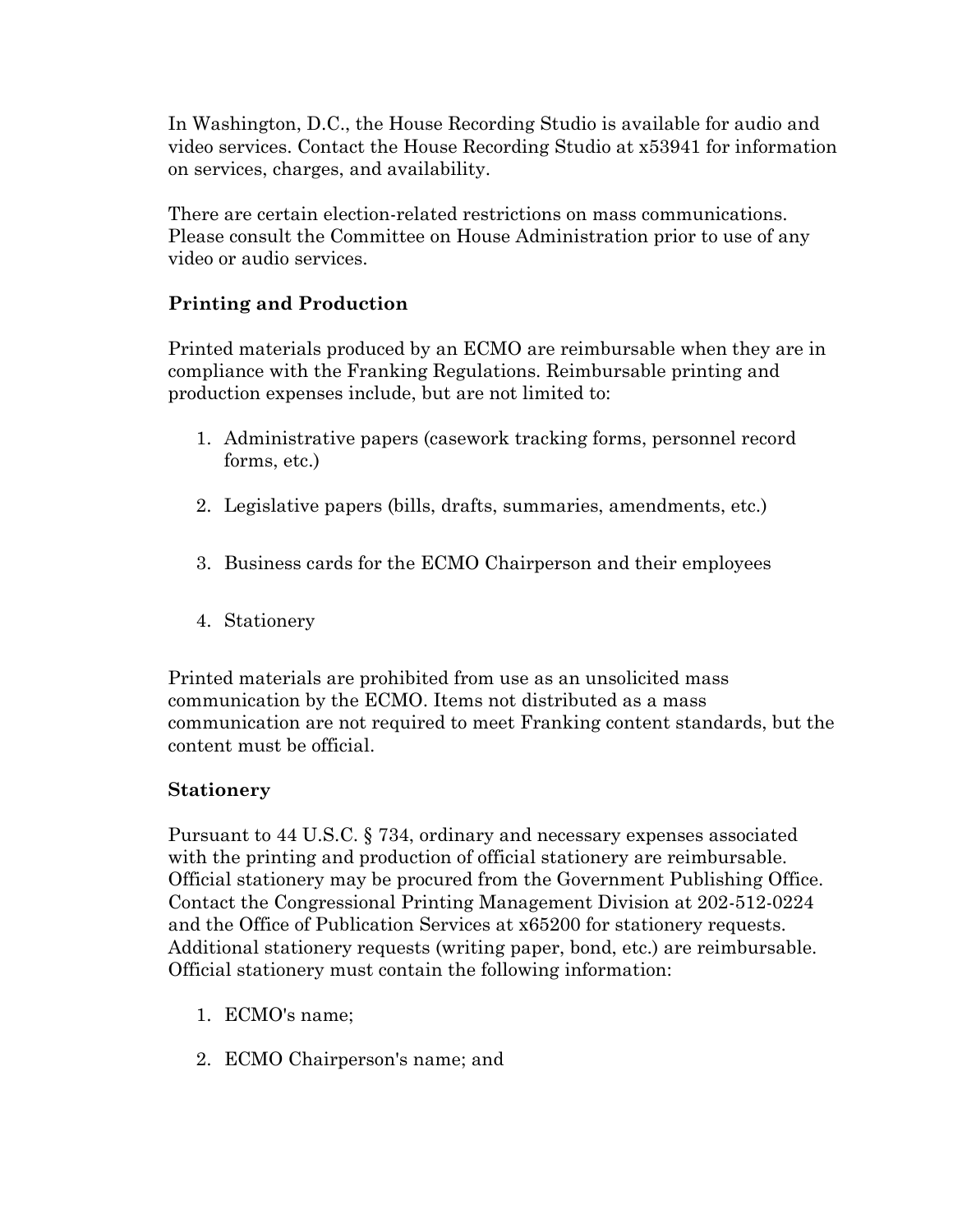3. Congress of the United States, House of Representatives, or comparable language.

Official stationery may include professional license(s).

Official stationery may not contain the following information:

- 1. Seals other than the Great Seal, Congressional Seal, or State Seal
- 2. Member's political party identification
- 3. Slogans
- 4. Private entity information or endorsement
- 5. Campaign contact information (e.g., address, phone number, email address)
- 6. Greetings
- 7. Picture or likeness of the Member
- 8. Family crest

#### **Use of Stationery**

Official stationery may be used only for a letter or other document the content of which must be official in nature. Content must comply with the Franking Regulations. However, an ECMO may not use the Frank. Contact the Franking Commission at x60647 for information on content of official correspondence.

Contact the Committee on Ethics at x57103 for information on the use of official stationery.

#### **Business Cards**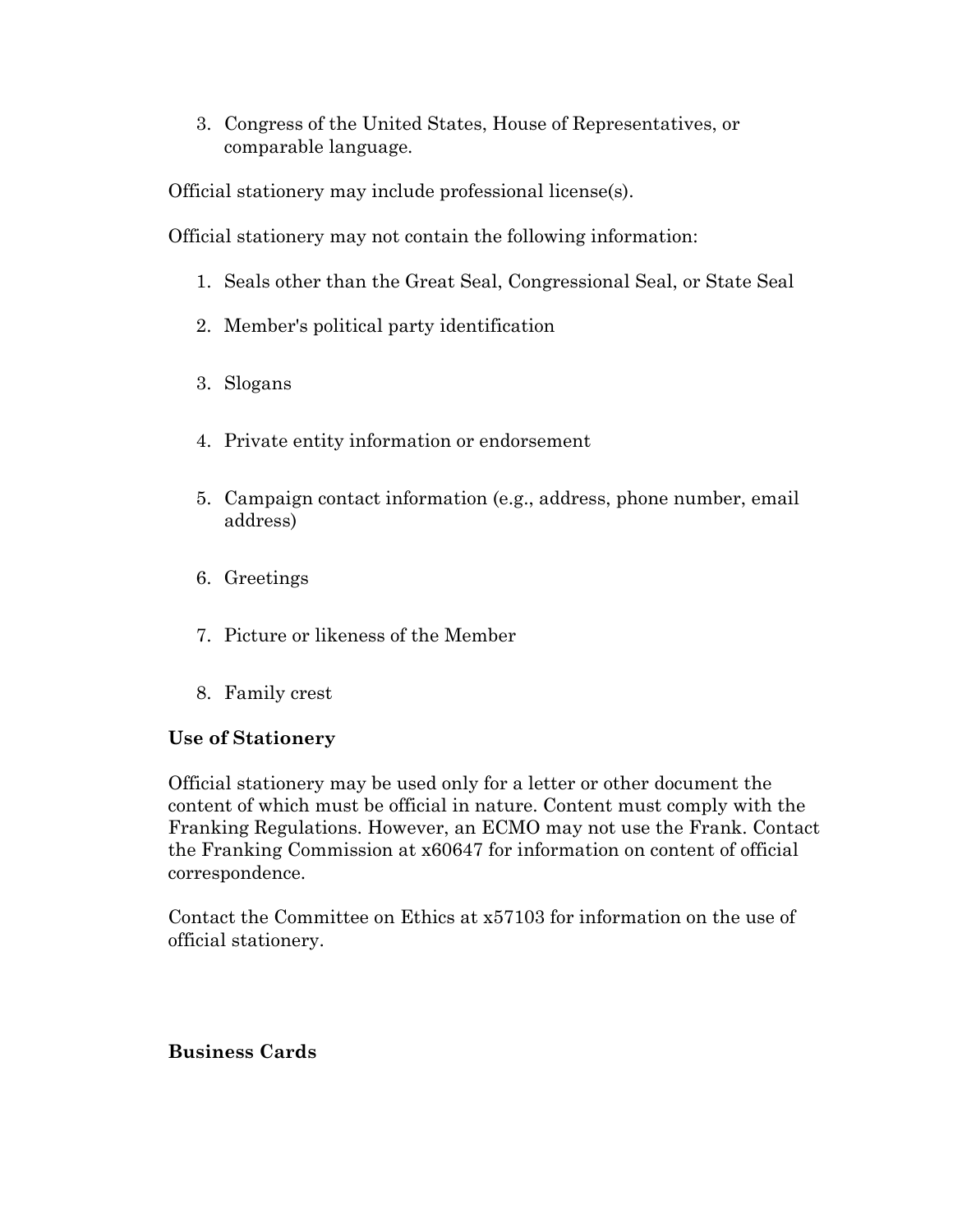Ordinary and necessary expenses for business cards for an ECMO Chairperson and employees are reimbursable. Business cards must contain the name of the employing authority and accurately describe the position to which the employee has been appointed.

Business cards may be obtained through Office Supply Service at x53321.

#### **Equipment**

Ordinary and necessary expenses for equipment for use by an ECMO are reimbursable subject to Committee regulations. For all questions relating to equipment and equipment-related issues, refer to the *Guide to Outfitting and Maintaining an Office* available at (https://cha.house.gov). For further information relating to any of the CAO's services, please refer to HouseNet or call First Call at x58000.

#### *Communications*

1. Electronic.

Members may devote a section of their official website to ECMO issues.

2. Stationery

ECMO funds may be used to print or pay for stationery for an ECMO.

3. Inside Mail

A Member may use inside mail to communicate information related to an ECMO.

4. Prohibition on Frank

ECMOs may not use the Frank, nor may a Member lend his or her Frank to an ECMO.

A Member may use their official resources aside from the Frank for communications related to the purpose of an ECMO. Any such communications must still comply with Franking Regulations.

#### **Press Conferences**

Ordinary and necessary expenses related to conducting an official press conference are reimbursable.

#### **Inside Mail**

1. Inside Mail is a delivery service for the transmittal of interoffice communications provided by House Postal Operations, pursuant to the regulations established by the Committee on House Administration. Inside mail service is available among offices in the Capitol, the House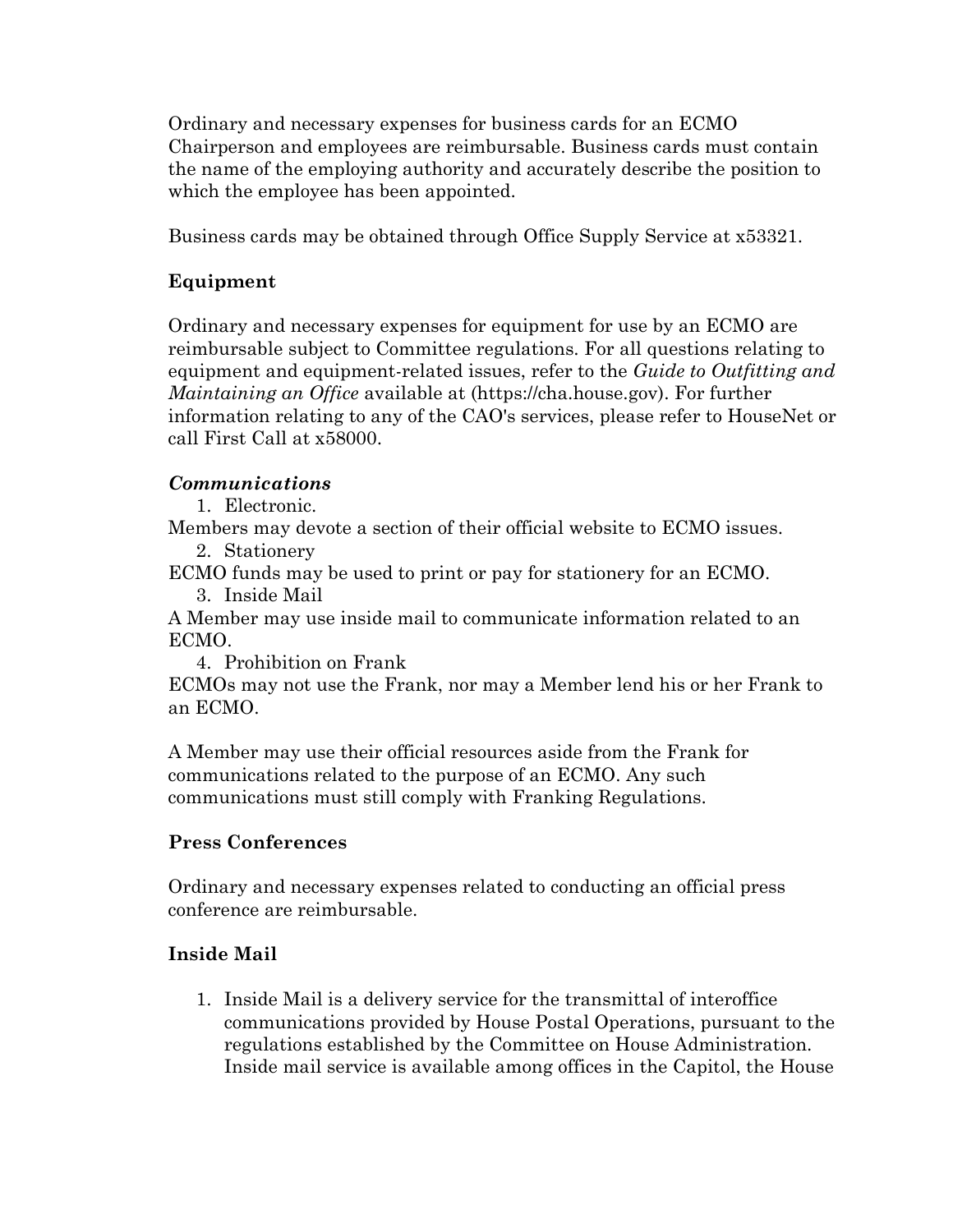and Senate Office Buildings, the Library of Congress, the White House, the State Department, and the Social Security Administration.

- 2. Inside mail is provided to support the conduct of the official business of Members, committees, Officers of the House, and Congressional Staff Organizations.
- 3. Inside mail service may not be used to circulate letters which are personal or campaign-related, or which constitute commercial advertising except when postage is paid for with personal expenses.
- 4. All mail to be delivered via inside mail should be clearly marked "Inside Mail" and should be deposited in an Inside Mailbox.
- 5. Authorized items for circulation of inside mail include:
	- a. A Dear Colleague or similar correspondence relating to the official and representational business of the Member. This correspondence must be on official letterhead and signed by the Member.
	- b. A position paper, report, legislative analysis, or any material published or produced by another individual or organization that a Member wishes to circulate. This correspondence must be accompanied by a signed cover letter on official letterhead. A copy of the cover letter must be attached to each item to be distributed.
	- c. Mail in a reusable blue U.S. House of Representatives Inside Mail envelope.
	- d. Mail produced by Congressional Staff Organizations registered with the Committee on House Administration.

Dear Colleague letters and similar correspondence must be transmitted to House Postal Operations, in the appropriate quantity, with a cover letter signed by the Member, indicating to whom the mailing should be distributed. For information regarding these procedures, contact House Postal Operations at x63764.

#### **Electronic Communications**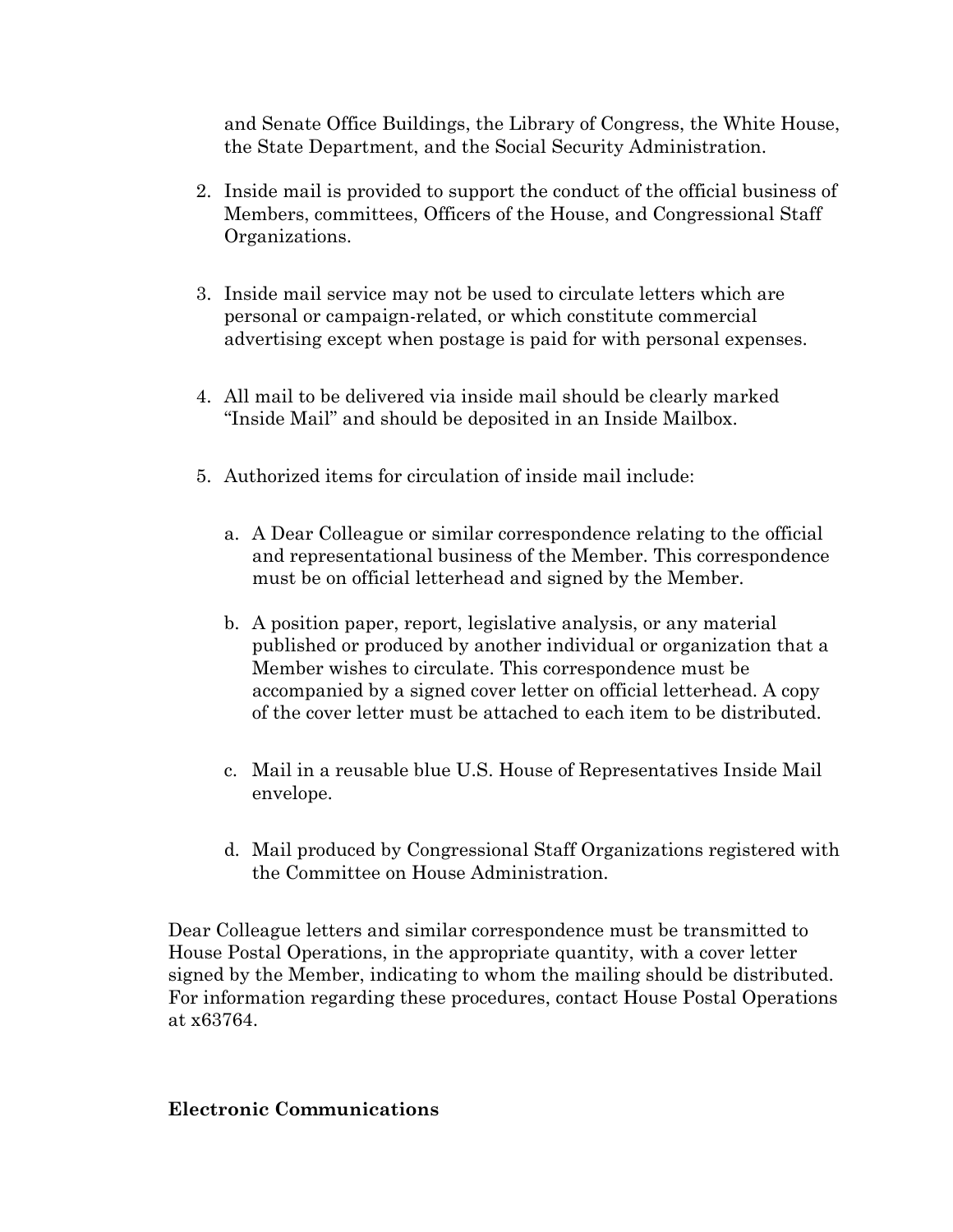Ordinary and necessary expenses related to electronic communications (Internet, fax machines, etc.) are reimbursable.

- No unsolicited mass communications are allowed.
- All official electronic communications must comply with House information technology and security policies as approved by the Committee on House Administration.
- All official electronic communications sent to an email list of 100 or more individuals must include a usable opt-out in the body of the email that enables an individual to opt-out from the Member's email list. Opt-out requests must be honored. These mailings much comply with IT Policy 007.0 - Email List Management Policy as approved by the Committee.

#### **Subscribed Emails**

A subscribed email is an email sent to individuals who have taken a willful action to subscribe to an ECMO's email list. ECMOs must notify individuals who subscribe to email updates that the individual is authorizing the ECMO to send regular email updates from the ECMO to the individual's email account. All email updates to subscribers must contain an option that enables the individual to unsubscribe from the email list. ECMOs may send subscribed email updates without obtaining an advisory opinion, but the contents must still adhere to Franking regulations.

#### **Non-subscribed Emails**

If each email address used in a mass communication was not obtained with an individual subscribing for subscribed email updates, then an ECMO may not send the communication until those email addresses obtained without consent are removed.

#### **Websites**

An ECMO Chairperson may request a URL for an ECMO, provided that the request complies with the ECMO domain name regulations issued by the Committee on House Administration. Web pages using such a URL need not have the same design or layout as the Web site of the sponsoring Member. An ECMO may also be hosted on the sponsoring Member's website.

Internet sites paid for with official funds (websites) are a series of centrally maintained Web pages, accessible to the public via the Internet and stored on a specific host. The home page is the first accessible page for that site.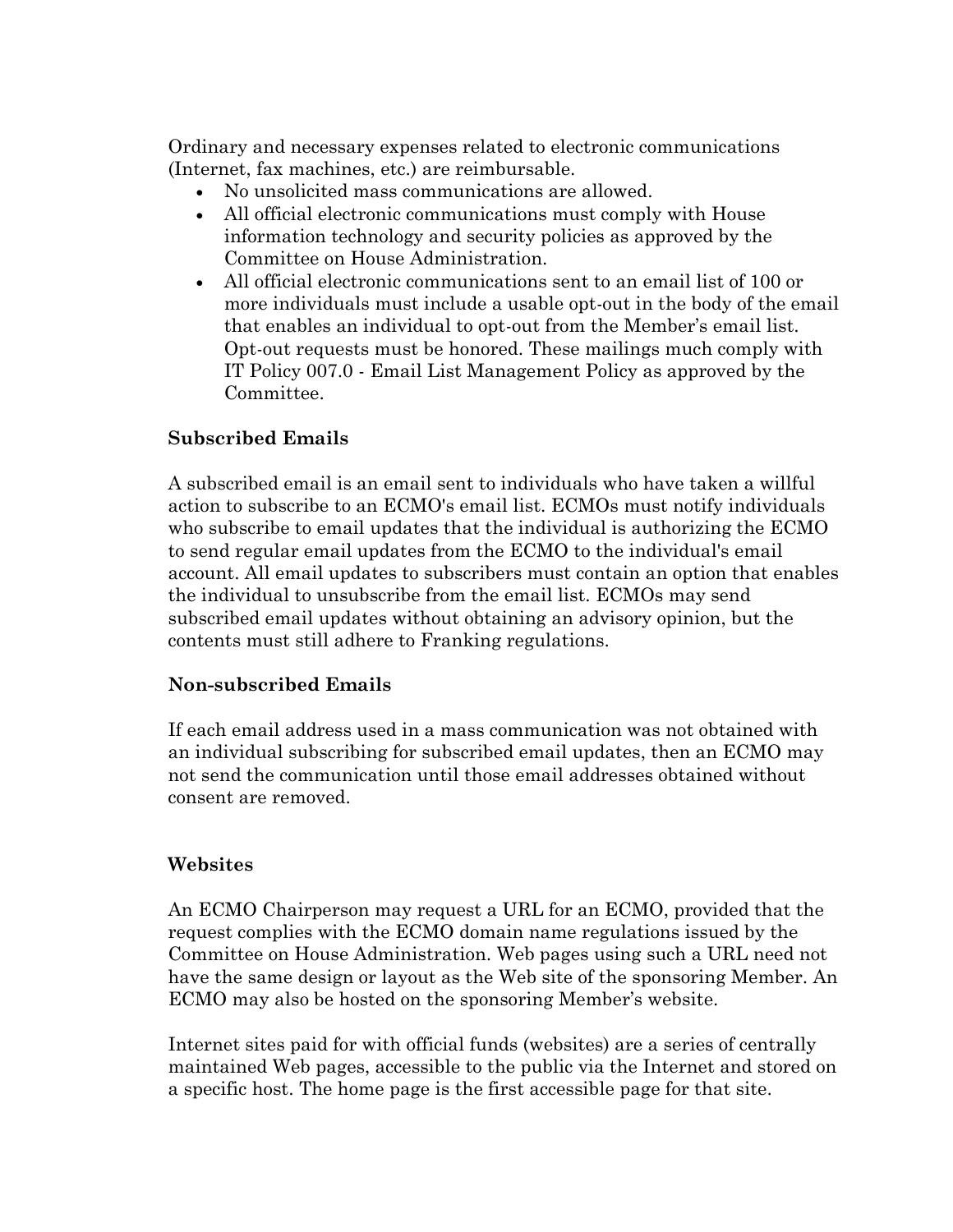- 1. Ordinary and necessary expenses associated with the creation and continued operation of websites, in support of an ECMO's official duties, are reimbursable.
- 2. Except as noted in item 6, below, ECMO websites must be located in the HOUSE.GOV host-domain and must be hosted in conformance with the regulations issued by the Committee on House Administration.
- 3. ECMO websites may be maintained by either House Information Resources (HIR), the ECMO office, or a private vendor authorized to provide Web services to the House in compliance with the regulations issued by the Committee on House Administration.
- 4. ECMOs' websites may link to Member and Committee websites, but Member or Committee websites may not be located on websites paid for by an ECMO.
- 5. Members may include information within their Website about ECMO issues and activities. All ECMO references within a Website must relate to the Member's official and representational duties.
- 6. In addition to their official HOUSE.GOV website, an ECMO may establish profiles, pages, channels or any similar presence on thirdparty sites that allow individuals or organizations to offer information about themselves to the public (Social Media Accounts). ECMOcontrolled content on Social Media Accounts is subject to the same requirements as content on ECMO websites.
- 7. Websites should be compliant with the accessibility standards set out in § 508 of the Rehabilitation Act of 1973 and the World Wide Web Consortium's Web Content Accessibility Guidelines.
- 8. Websites may link to non-government sites, so long as the link content relates to an ECMO's official duties and the content would not otherwise violate any other House rules, regulations, or federal laws. Internet resources may not contain content that misrepresents an ECMO or Member's current role in Congress.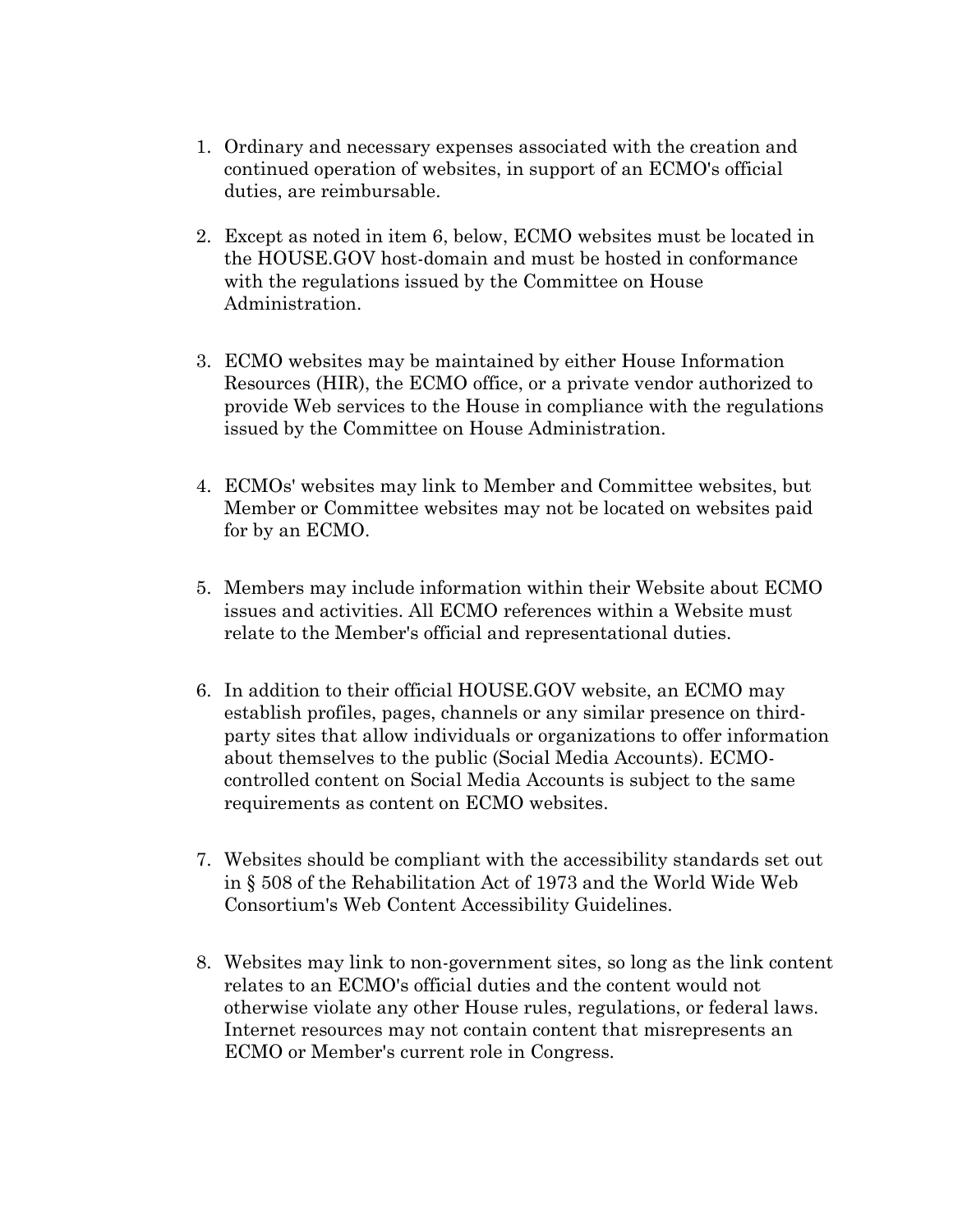9. For ECMOs internet social media accounts, an ECMO Chairperson should ensure their social media URLs and account names reflect their position. Departing ECMO Chairpersons may not maintain their official social media pages/sites after they leave the Chairperson of an ECMO; however, they may retain their personal accounts provided the name (and other identifying information) of such accounts clearly do not convey the impression that the former ECMO Chairperson is still a head of the ECMO, or that the account is an official account of the House.

#### **Website Content**

The content of an ECMO Website:

- 1. The official content of any material posted by an ECMO on any website must be in compliance with Federal law and House Rules and Regulations applicable to official communications and germane to the conduct of the Member's official and representational duties. Accessing a website (whether by using a link or by other means) is to be treated as a "solicited communication" from an ECMO office.
- 2. May not include personal (outside of incidental references), political party (except for political party affiliations), or campaign information.
- 3. May not include grassroots lobbying or solicit support for an ECMO's position.
- 4. May not generate, circulate, solicit, or encourage signing petitions.
- 5. May not include any advertisement for any private individual, firm, or corporation, or imply in any manner that the government endorses or favors any specific commercial product, commodity, or service.

#### **Name (URL)**

The URL name for an official Website located in the HOUSE.GOV domain must be recognizably derivative or representative of the name of the ECMO office sponsoring the Website and comply with the regulations issued by the Committee on House Administration.

The URL name for an official Website located in the HOUSE.GOV domain may not: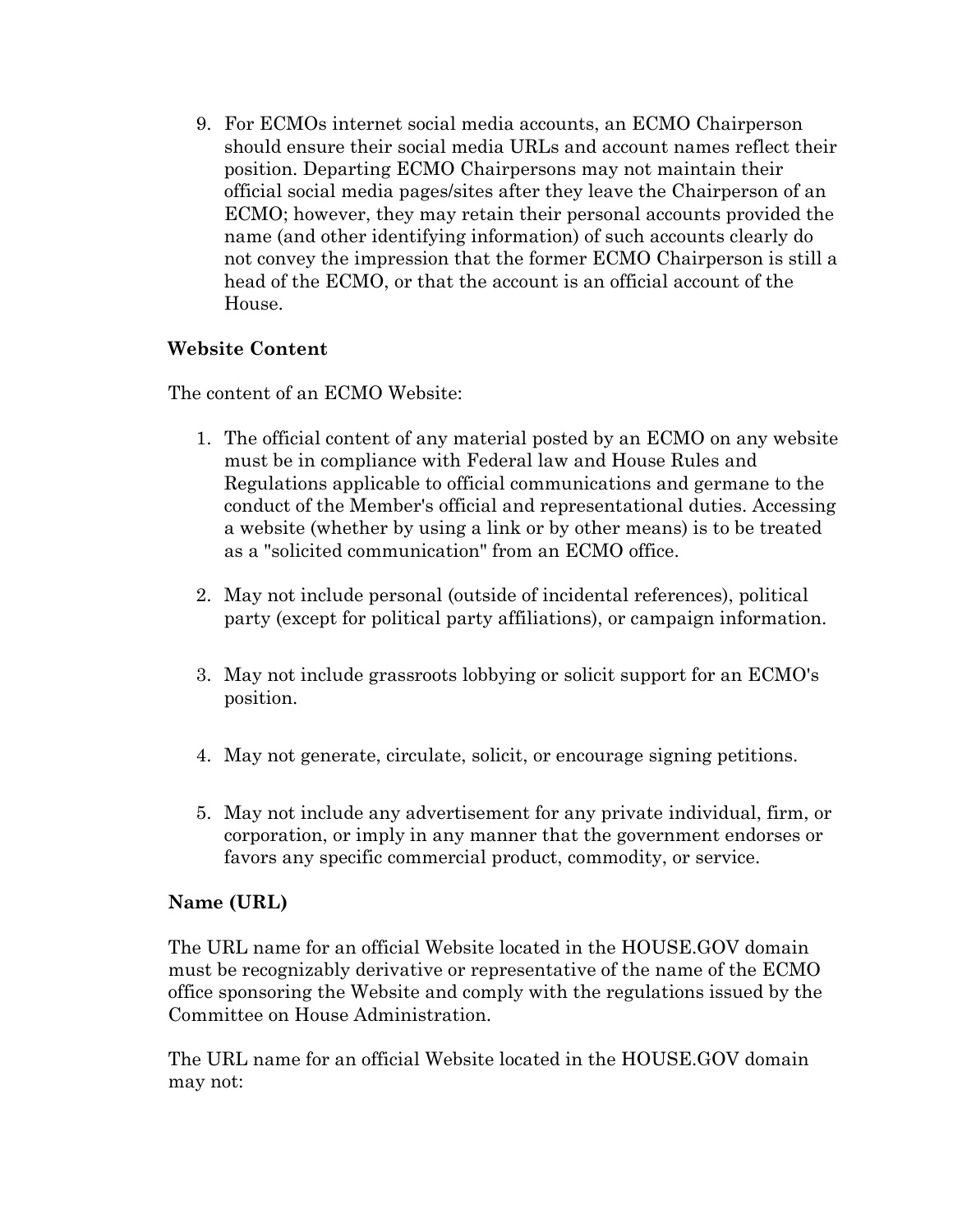- 1. Be a slogan.
- 2. Imply in any manner that the House endorses or favors any specific commercial product, commodity, or service.
- 3. Be deceptive and must accurately represent the ECMO's name.

A Member may use personal funds to purchase a personalized URL as a locating address, so long as it points back and resolves to the official website address.

# *Transportation*

#### **General**

Transportation by ECMO staff for nominal taxi and parking fees within the Washington, D.C., Metropolitan Area is reimbursable up to \$2,000 annually.

Living expenses and commuting expenses are not reimbursable, except in extraordinary circumstances (e.g., extreme weather conditions, staff working beyond availability of mass transit or rideshare arrangements, etc.) when an ECMO receives written authorization from the Committee. "Living expenses" include meals, housing, and other personal expenses incurred at the ECMO's employee's residence or duty station. "Commuting expenses" are transportation expenses incurred by an ECMO employee while commuting between their residence and duty station.

#### **Officially Leased Vehicles**

No ECMO funds may be used for expenses related to the lease of a vehicle in support of the conduct of official duties of the ECMO.

#### **Seeking Reimbursement: Vouchers**

For information related to submitting vouchers for reimbursement, please refer to the Voucher Documentation Standards available on HouseNet.

#### **Reimbursement and Direct Payment**

Disbursements from the ECMO funds are paid on a reimbursement basis or by direct payment (to vendors) and require: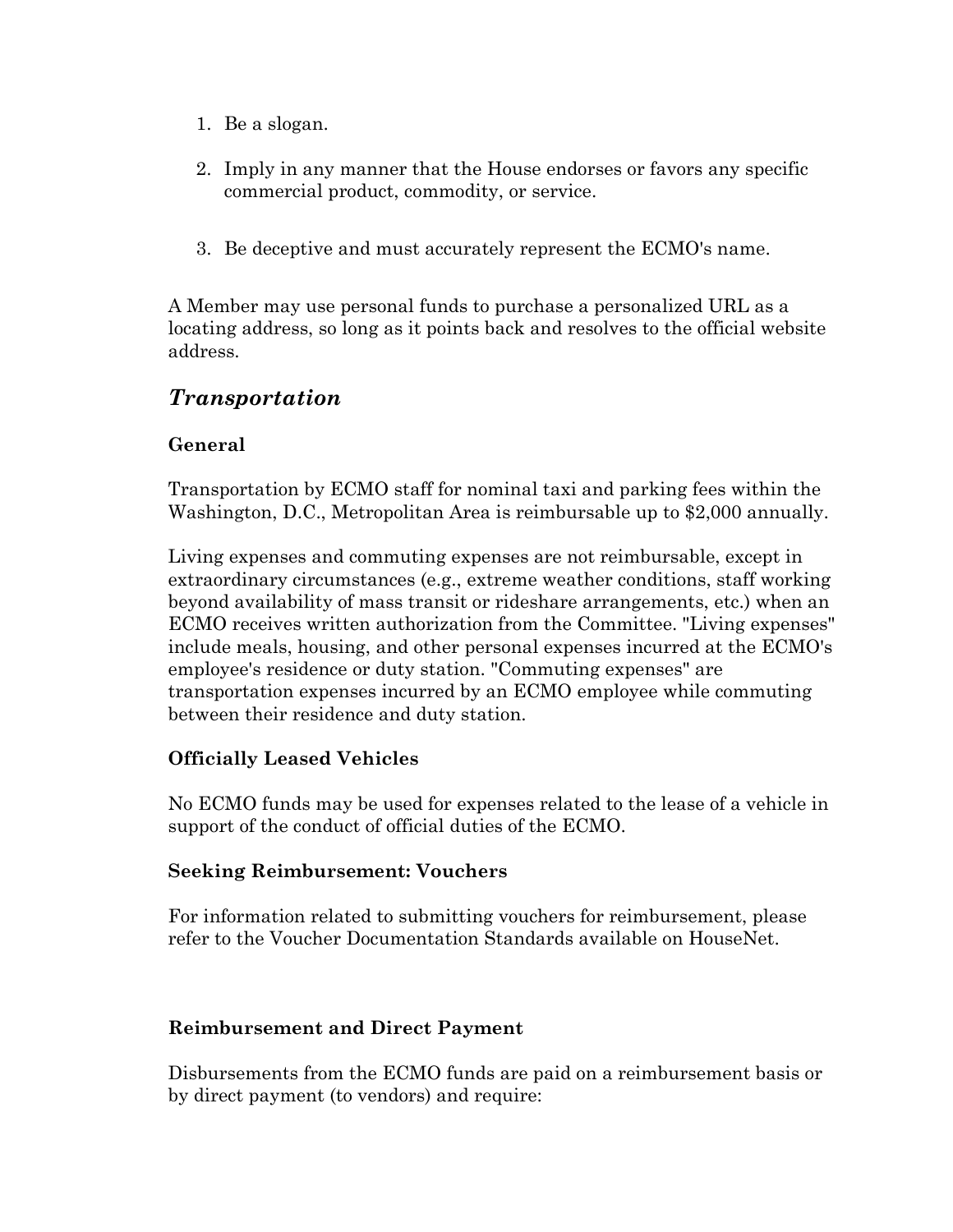- 1. The ECMO Chairperson's signature, certifying that the expense was incurred in support of the ECMO's official duties.
- 2. Supporting documentation (receipt, lease, bill etc.).

#### **Expired Appropriations**

The Salaries and Expenses appropriation for the House of Representatives, which includes ECMO funds, is withdrawn two years after the year for which the funds were originally appropriated. This occurs on September 30 of the year.

In the unlikely event an office requests reimbursement for an official and representational expense incurred during a year for which the appropriation has been withdrawn, the Office of Finance will determine if an amount sufficient to pay the expense would have been available if the appropriation had not been withdrawn. If no funds would have been available, then the expense is the personal liability of the Member.

If the expense would have been payable had it been timely submitted, notwithstanding the expired appropriation, then the expense may be paid from a currently available allowance, if available.

#### **Tax Exempt Letters**

To avoid paying unnecessary taxes, please contact the Office of the General Counsel at x59700 for tax exempt letters applicable to each state.

#### **Work Product and Assets of the ECMO**

Work product and data produced, acquired or developed during the normal course of the ECMO activities remain the property of the ECMO. The ECMO or the ECMO Chairperson may develop internal rules or regulations for the management, dissemination and transfer of this work product and data. Opt-in subscriber lists may not be transferred to other House entities, including the personal office of the ECMO Chairperson. Upon dissolution, the work product and data of the ECMO transfers to the final Chairperson.

The ECMO Chairperson may authorize purchases of office equipment and software from the ECMO account. The CAO will manage the equipment inventory of the ECMO Chairperson according to the same regulations that apply to a Member's Washington, D.C., office as outlined in the Guide To [Outfitting and Maintaining an Office,](http://cha.house.gov/handbooks/guide-outfitting-and-maintaining-office-us-house-representatives) with the following exceptions: (1)